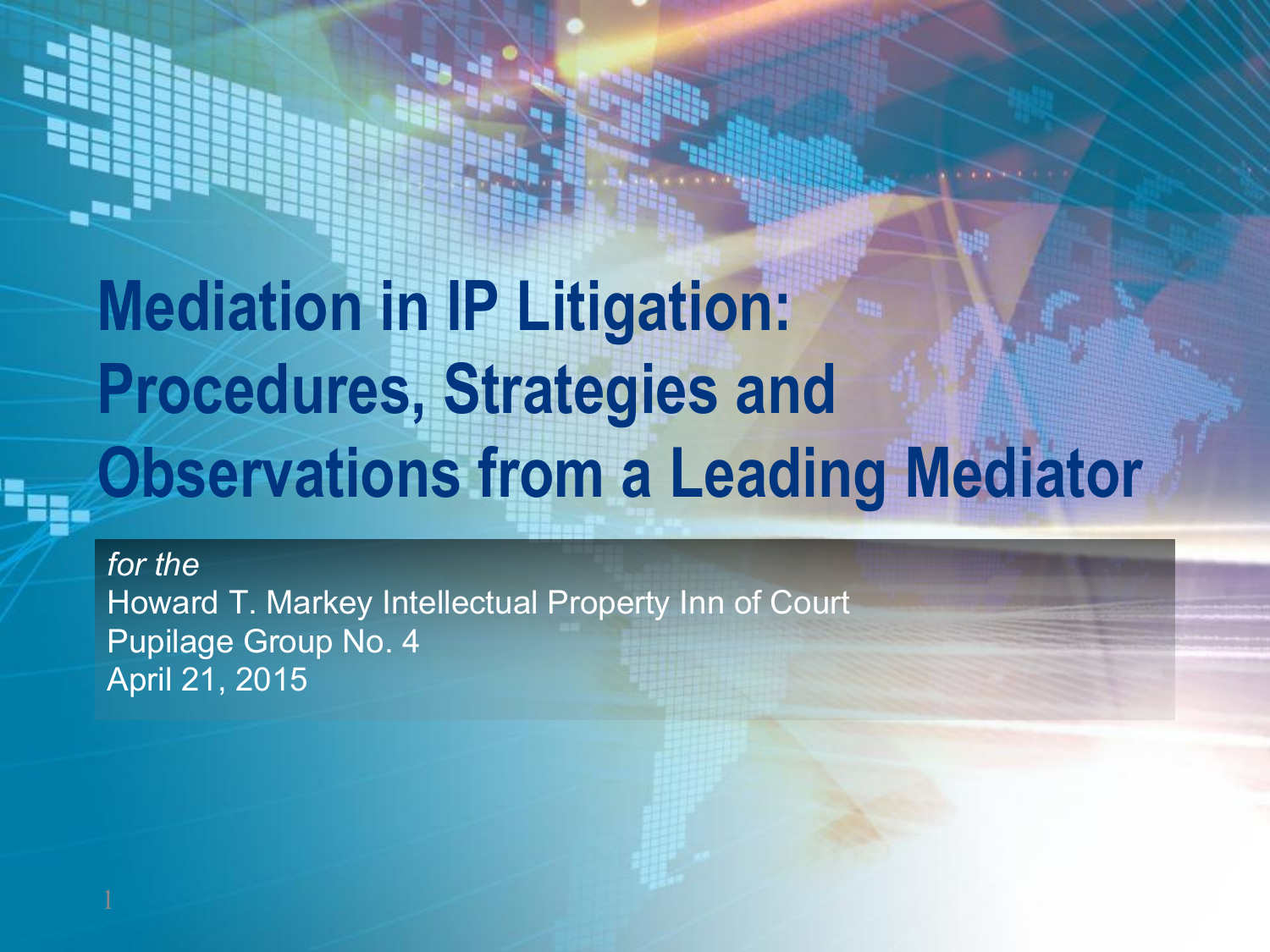### **Overview of Discussion**

#### I. **Before the Mediation [Sam Lam]**

- Mediator Selection: Private vs. Court-Implemented
- **Mediation Timing**
- **Briefing**
- **Exhibits**
- Client Preparation
- **During the Mediation [Matt Lapple]**
- Nuts & Bolts
- Plaintiffs vs. Defendants: Different Approaches?
- Interim Agreements
- Documenting the Agreement
- III. **Best Practices from an Experienced IP Mediator [Hon. John Wagner]**
- IV. **Expanding Mediation Beyond Its Traditional Boundaries [Mark Wine]**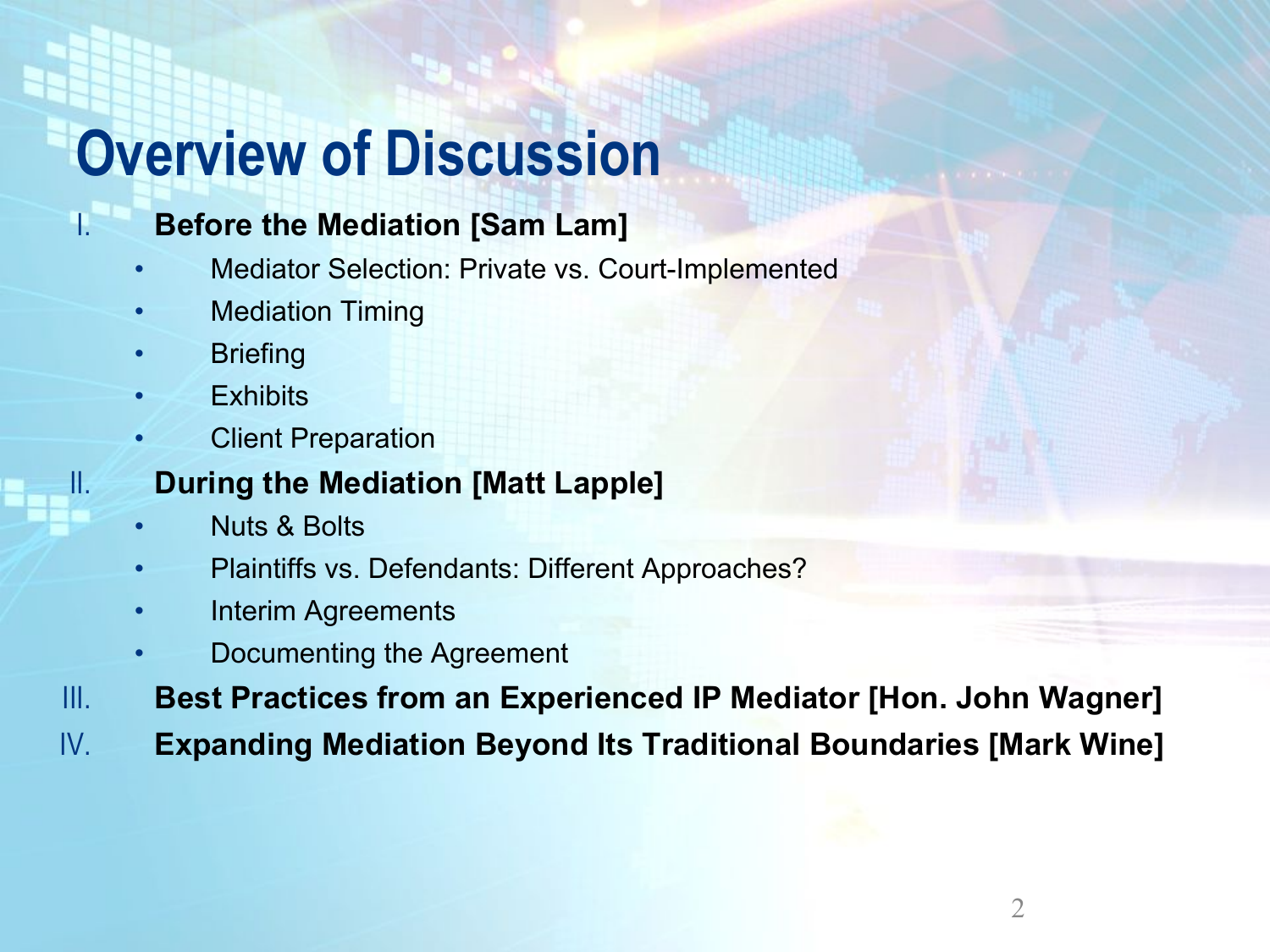### **I. BEFORE THE MEDIATION**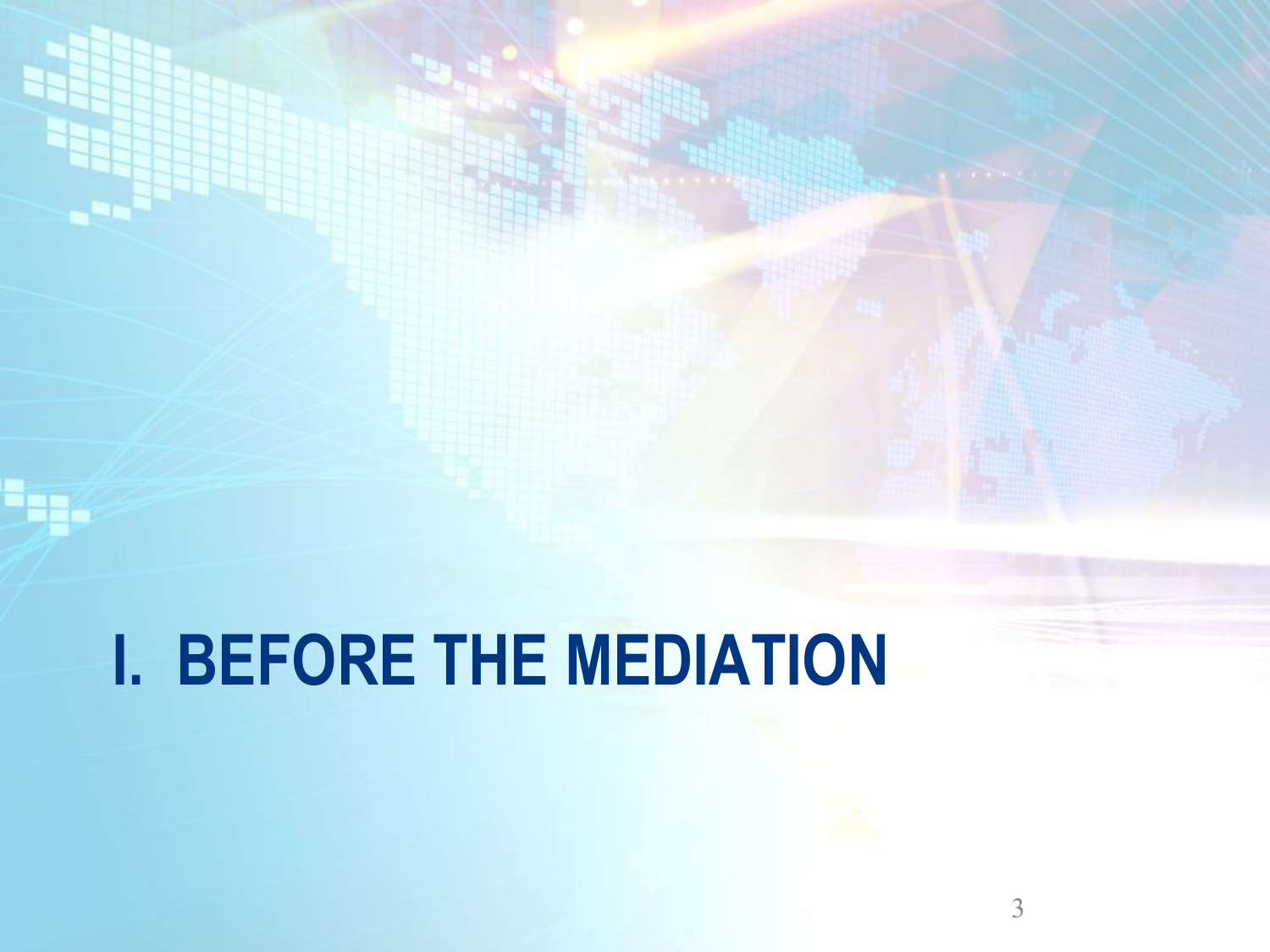#### **Private Mediator Selection – Considerations**

- •Experience
	- •Mediation Experience
	- •Technical Experience
	- •Other Experience
- •Expense
	- •Magistrates are free
	- •Private mediator with good success record
- •Conflicts
- •Location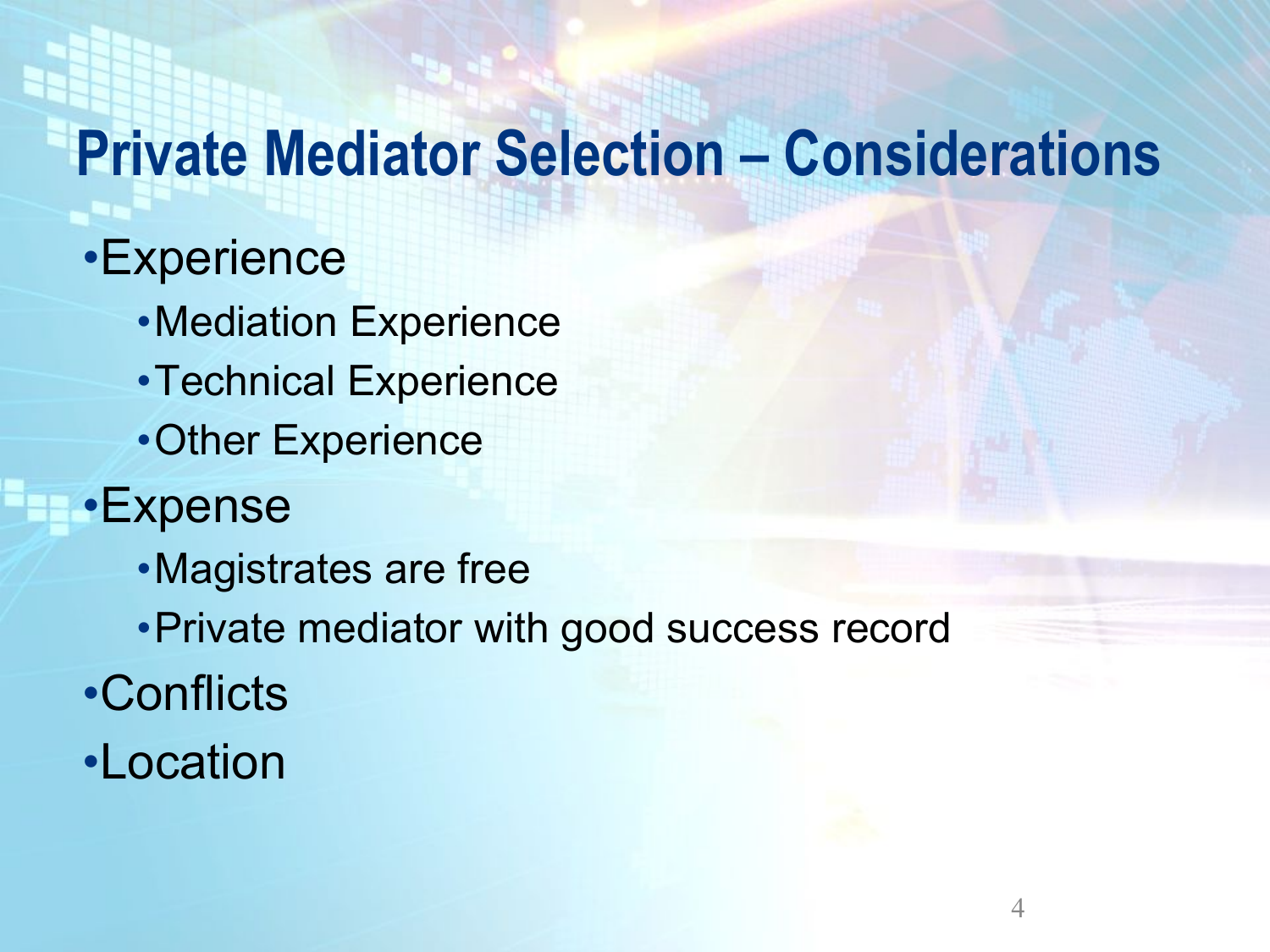#### **Court-Implemented Mediator Selection**

•D. Del.

- •Chief Magistrate Judge Mary Pat Thynge
- •C.D. Cal. select one of three options:
	- 1) District/Magistrate Judge
	- 2) Mediation Panel
	- 3) Private Mediation
- •S.D. Cal. at Early Neutral Evaluation (ENE) stage, court refers case to arbitration or mediation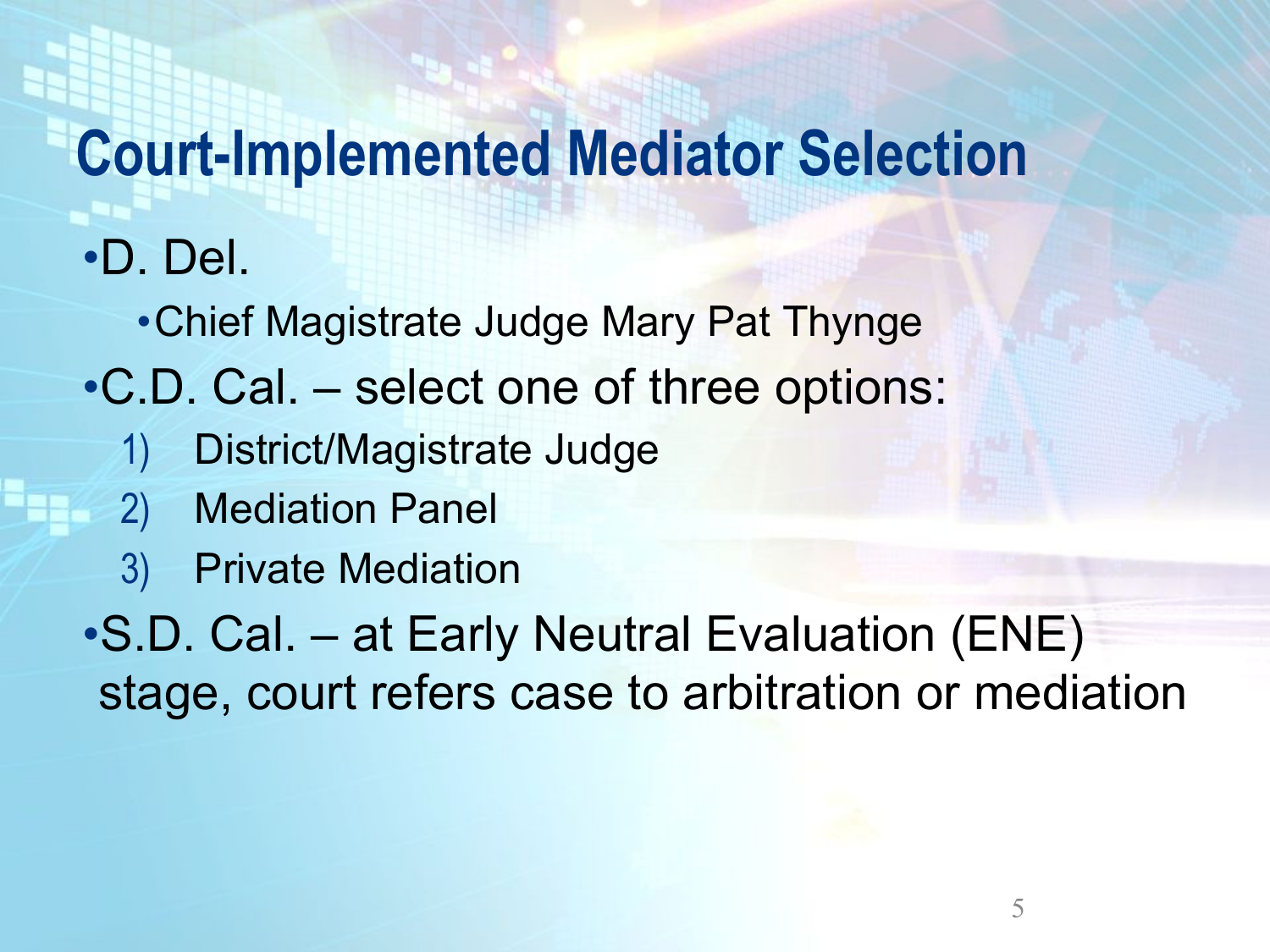### **Court-Implemented Mediator Selection (cont'd)**

- •N.D. Cal. ADR Multi-Option Program:
	- •Arbitration
	- •Early Neutral Evaluation (ENE)
	- •Mediation
	- •Settlement Conferences with a Magistrate Judge
	- •*Or with Court's permission:* Private Mediation
- •E.D. Cal. Voluntary Dispute Resolution Program
- •E.D. Tex. Court-Annexed Mediation Plan
	- •"Track B" Case Management Procedures for Patent Cases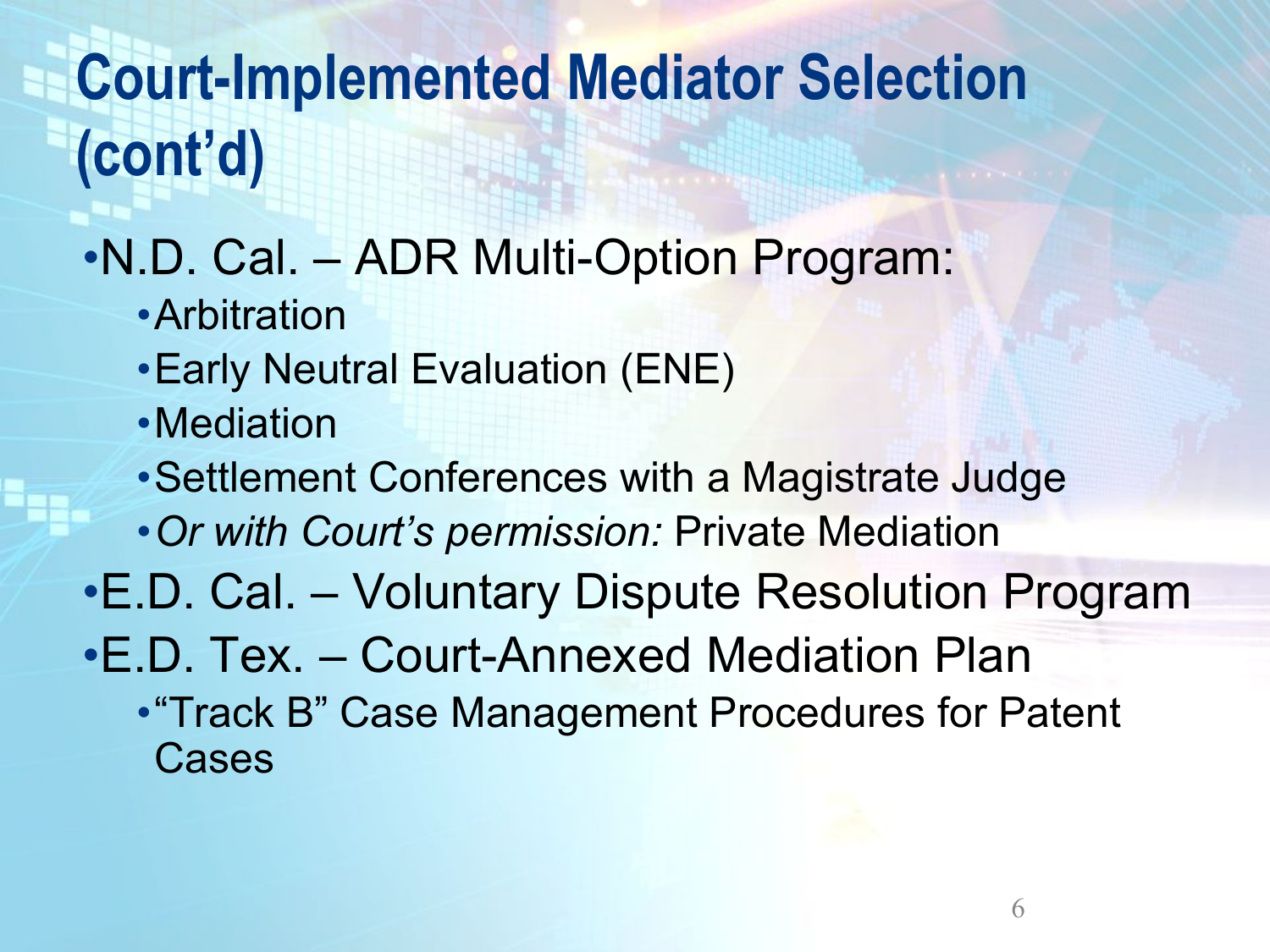#### **Mediation Success Rates – Private vs. Court**

In your experience, how successful is private mediation *vs.* court-implemented mediation?

7

**?**

(Success = settlement & dismissal of case or of defendant)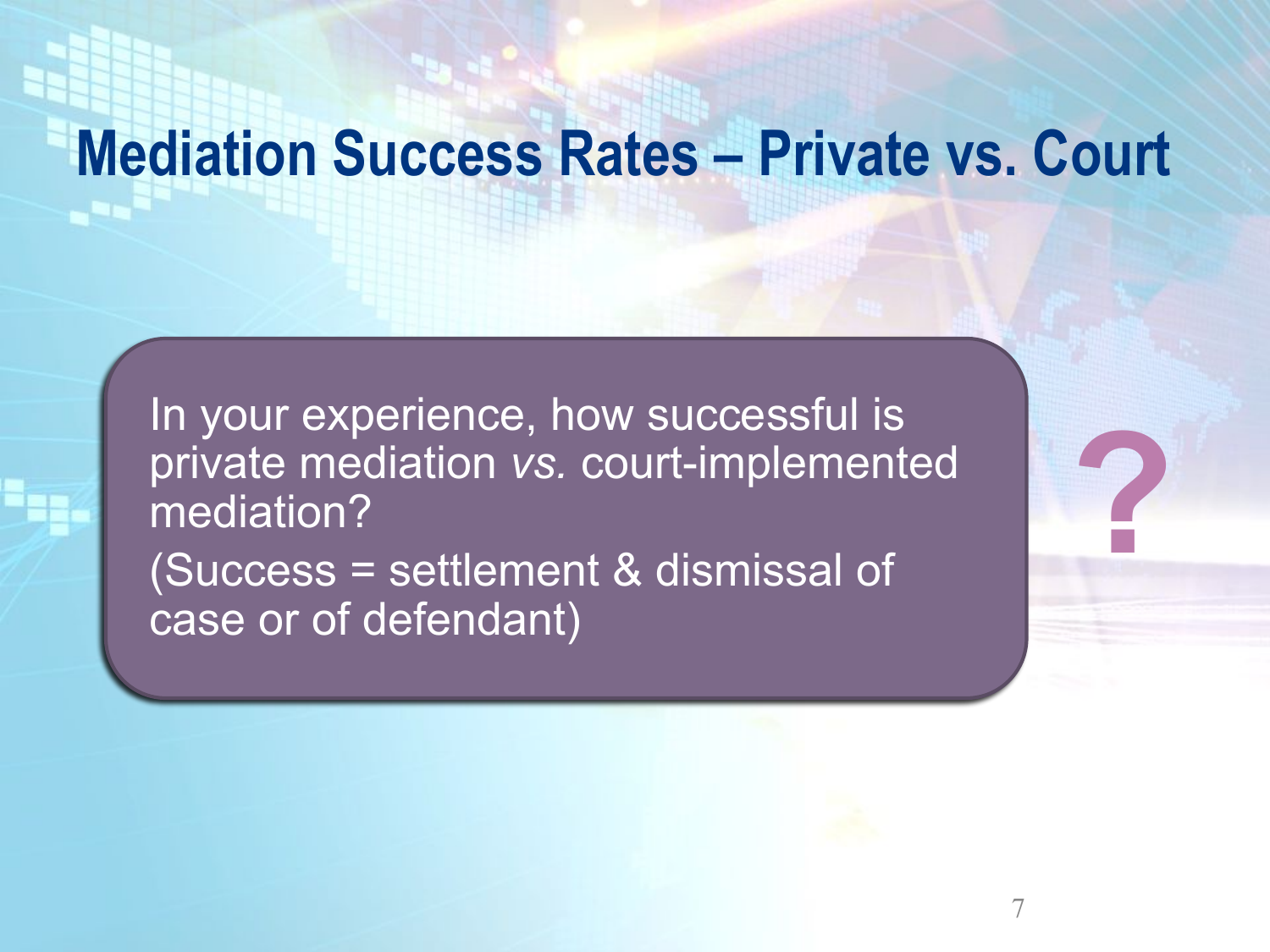### **Mediation Timing**

- •Pre-*Markman*
- •Post-*Markman* / Pre-MSJ Decision •Post-MSJ to "Days Before Trial"

•Many judges think earlier is better to avoid litigation expenses •If so, limited discovery beforehand?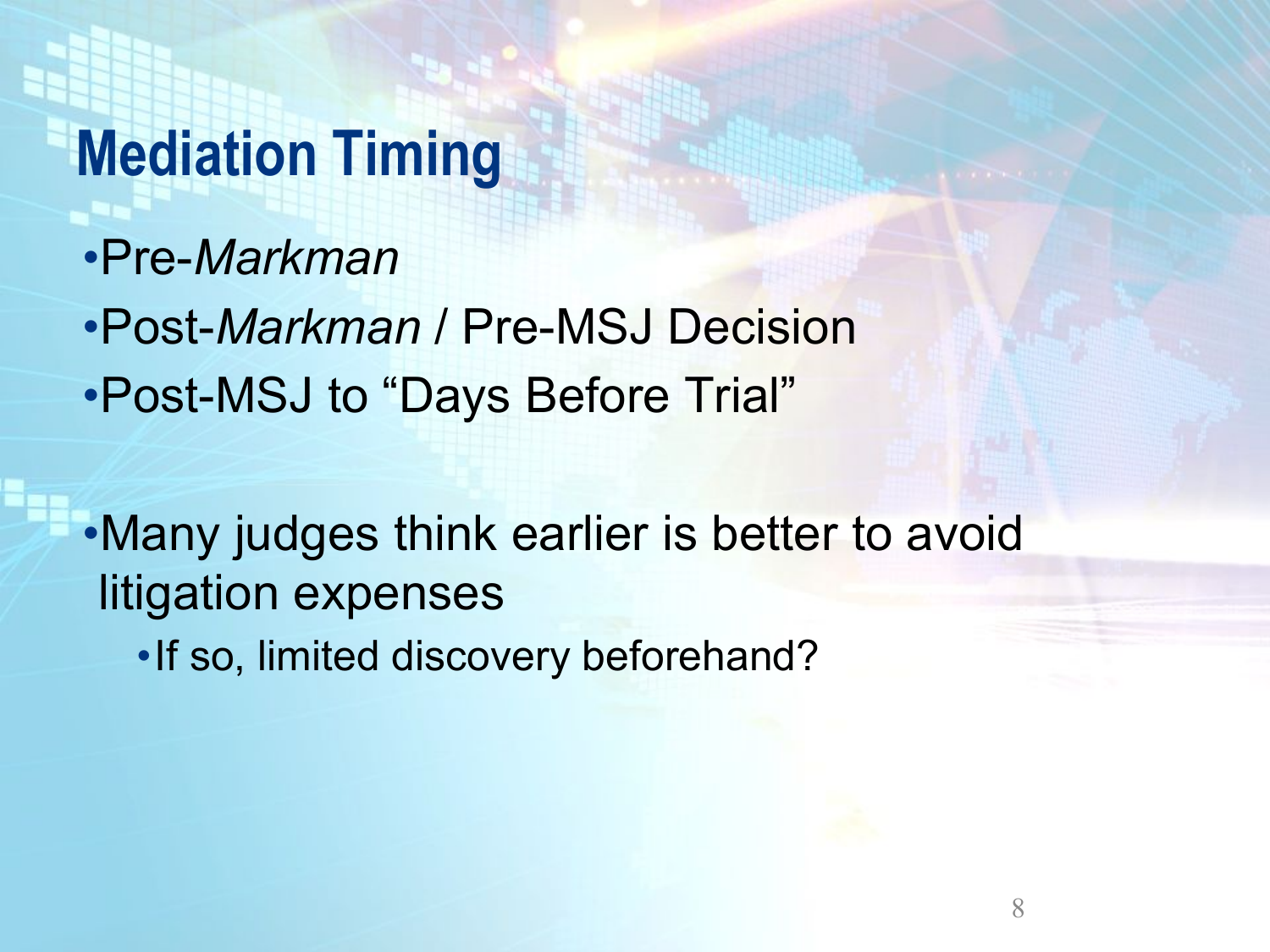### **Mediation Timing (cont'd)**

6. ADR would be most beneficial during a patent lawsuit if it was timed to occur immediately after...(check one per row)



David L. Newman (Arnstein & Lehr), *Mediation Favored in Survey of Intellectual Property Lawyers*, INTELLECTUAL PROP. TODAY (May 2014), at 29–31.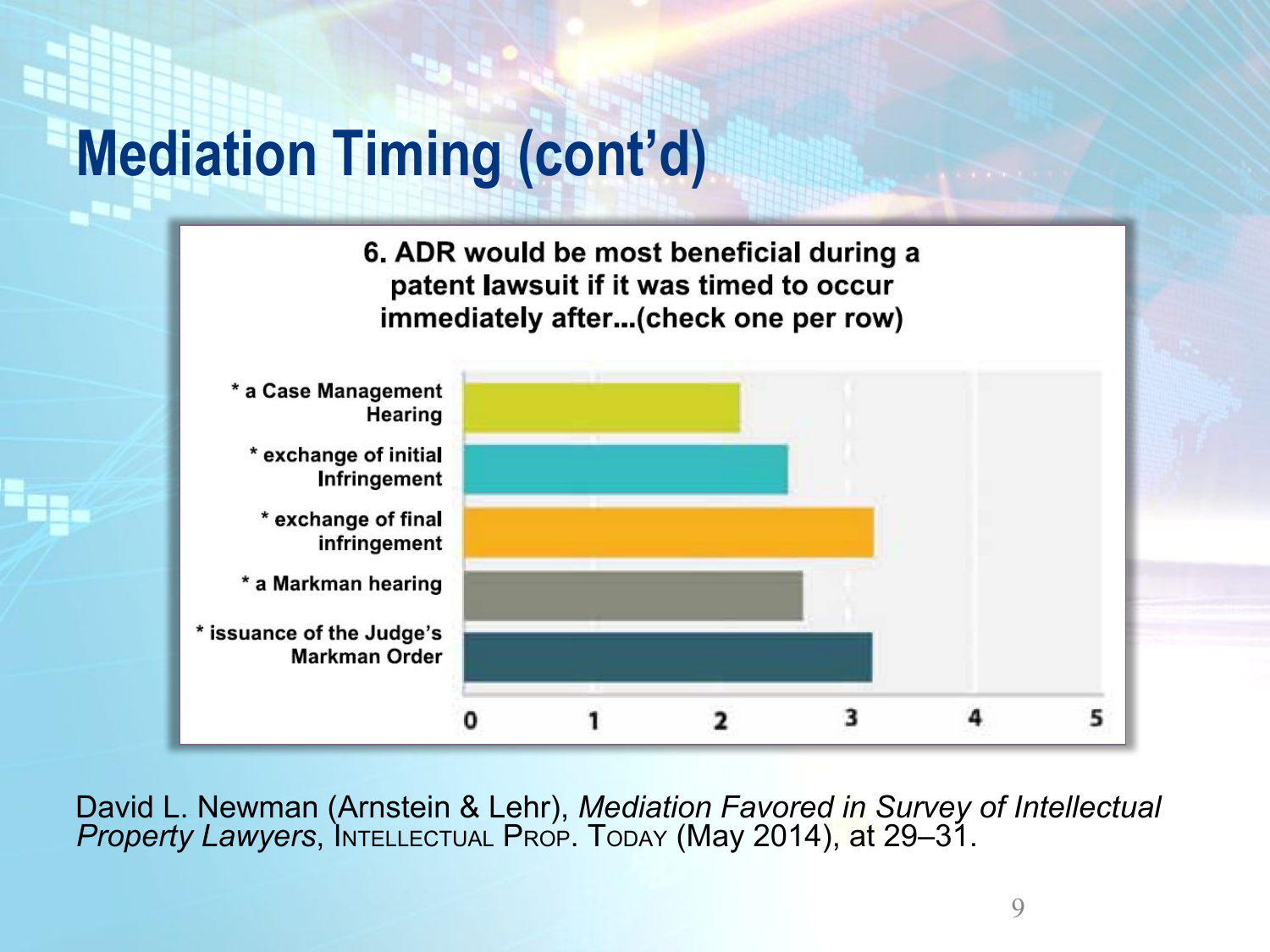#### **Mediation Success Rates for Each Stage**

In your experience, how successful is mediation at different stages (pre-*Markman*, post-*Markman*/pre-MSJ, post-MSJ)? (Success = settlement & dismissal of case or of defendant)

**?**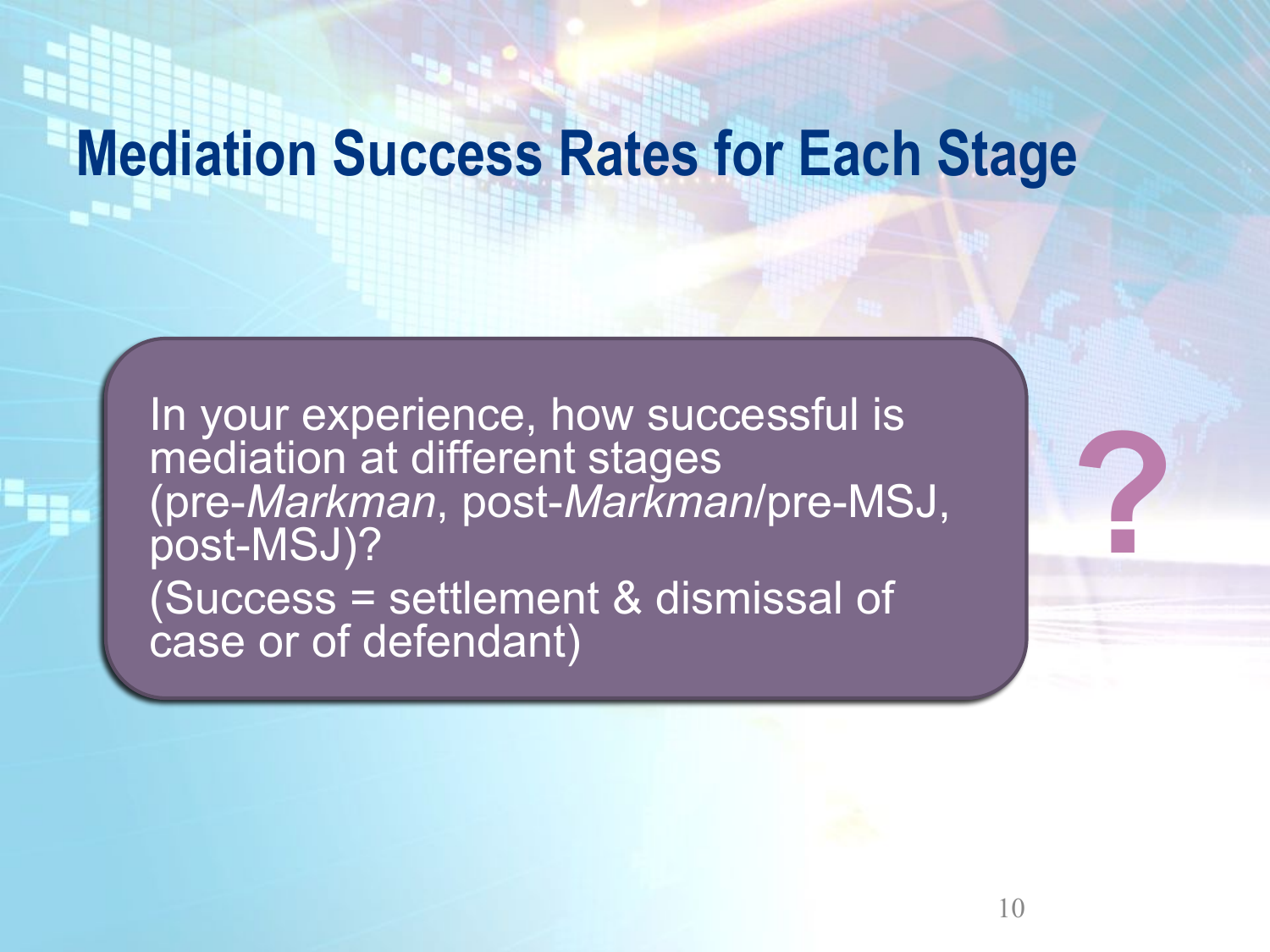### **(Usual) Mandatory Sections of Brief**

11

- •Facts
- •Legal Dispute
- •Settlement Discussions to Date
- •Your Client's Offer (if any)
- •Fees Incurred to Date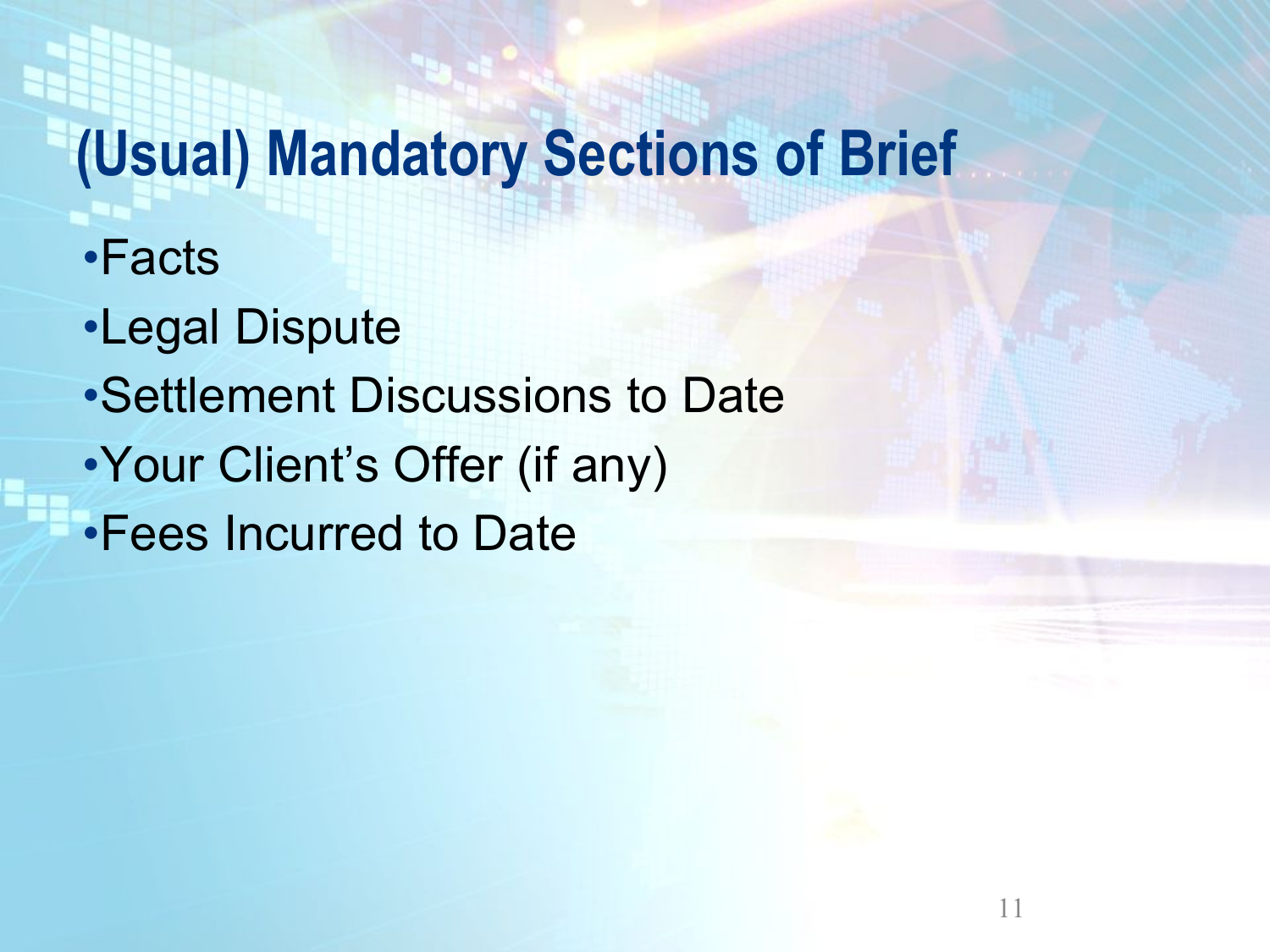### **Considerations for Briefing**

- •Putting best case forward vs. revealing warts?
- •Estimated maximum exposure?
- •Offering new settlement positions?
- •How much to reveal about client's real bottom-line acceptable offer?
- •Confidential briefing (vast majority) vs. exchanged briefing (minority)?
	- •Exchanging can lead to candor
	- •Risk of over-disclosing
- •How to deal with insurer that has piece of possible coverage but defending under reservation of rights?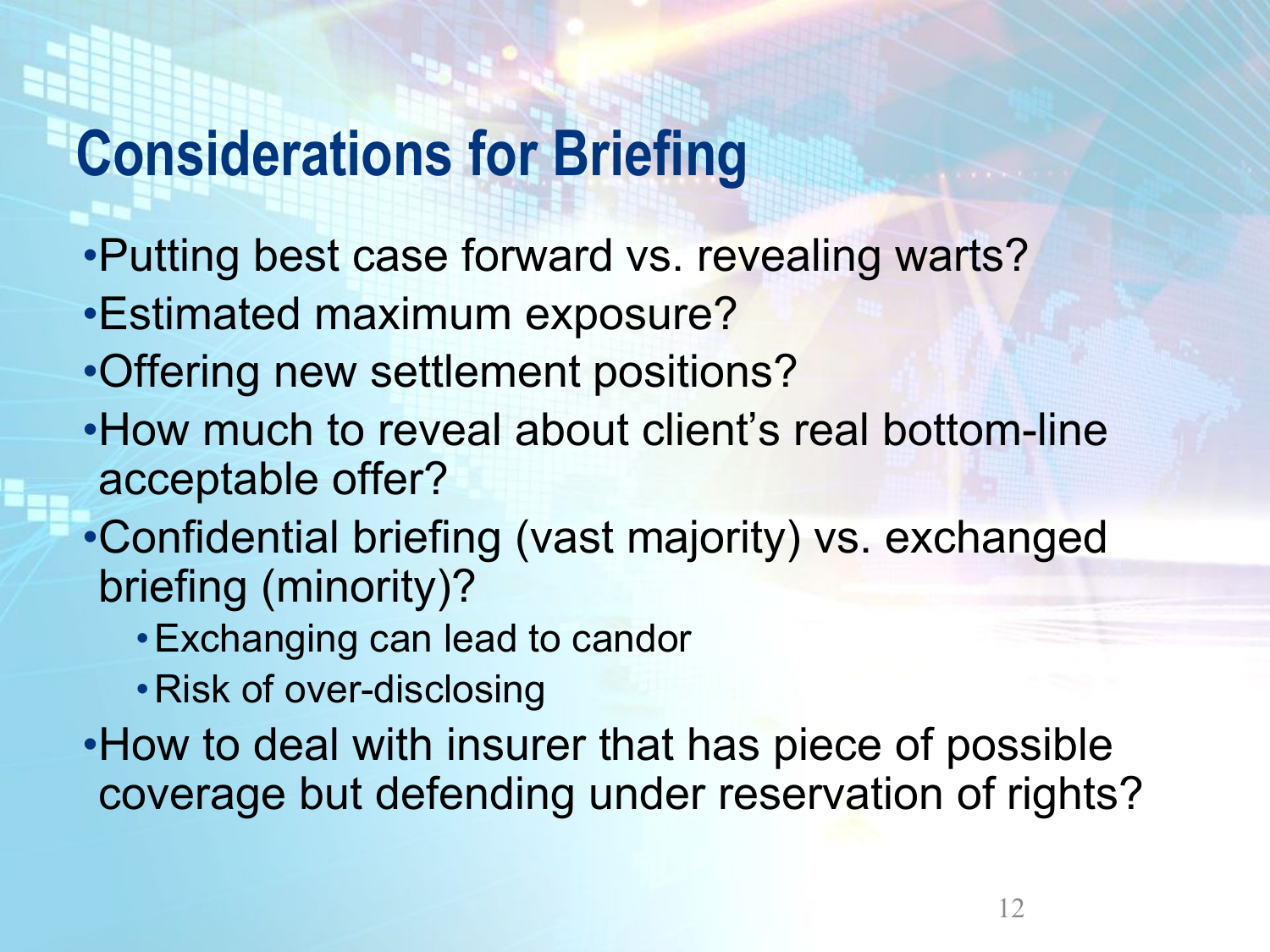#### **Considerations for Briefing: Exhibits**

- •Are there "necessary" exhibits to include?
	- •Infringement
	- •Invalidity
	- •Damages
	- •Other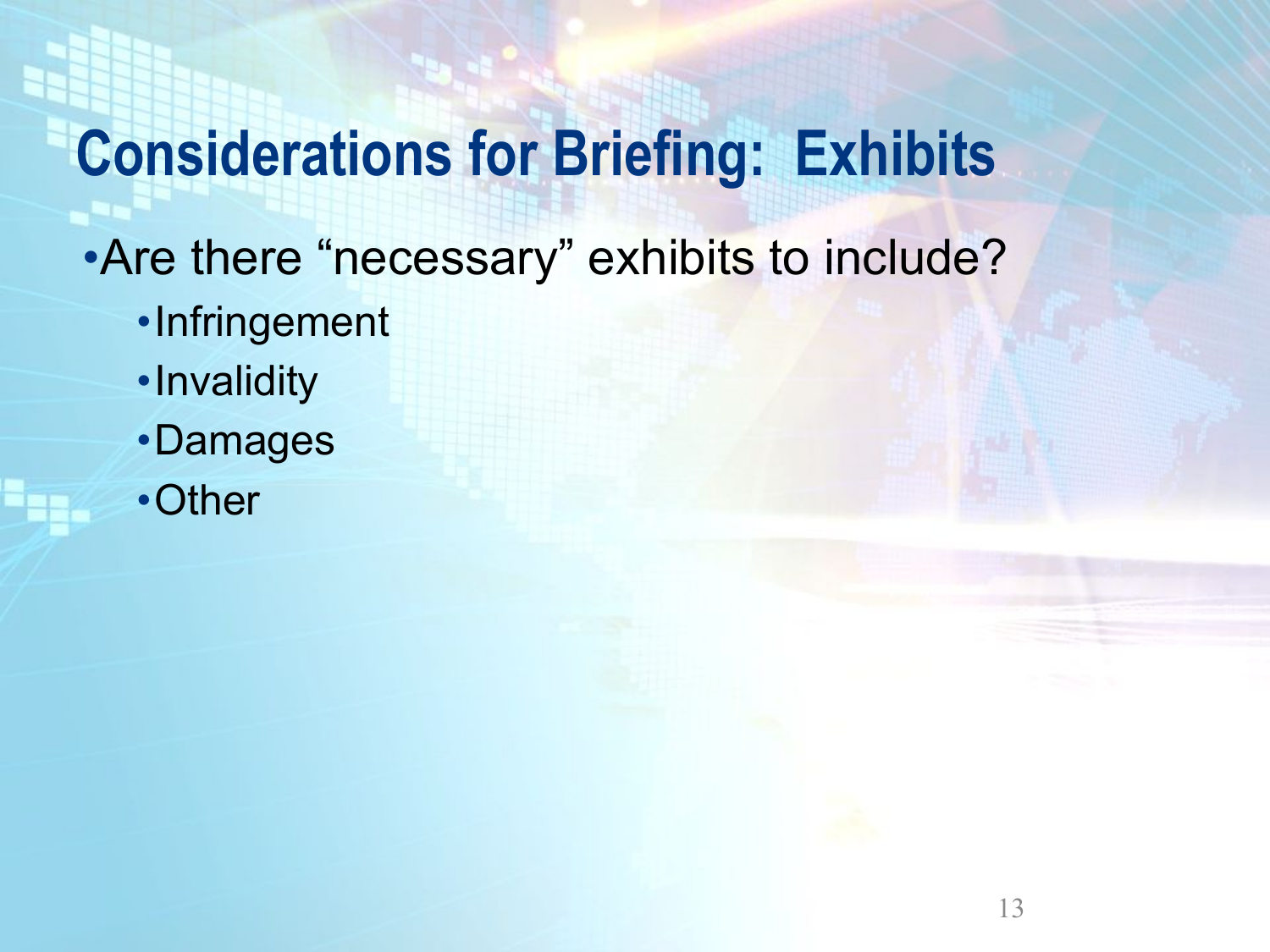#### **Preparing Clients for a Mediation**

- •Setting Goals & Expectations
- •Selecting the Proper Client Representative
	- •"Full" authority
	- •Messaging intent or seriousness to the other side
- •Discussing Proper Conduct During Mediation (Particularly for First-Time Litigants)
	- •Letting the lawyer speak: relatively more "cagey"
	- •Discuss with client rep. points s/he wants to get across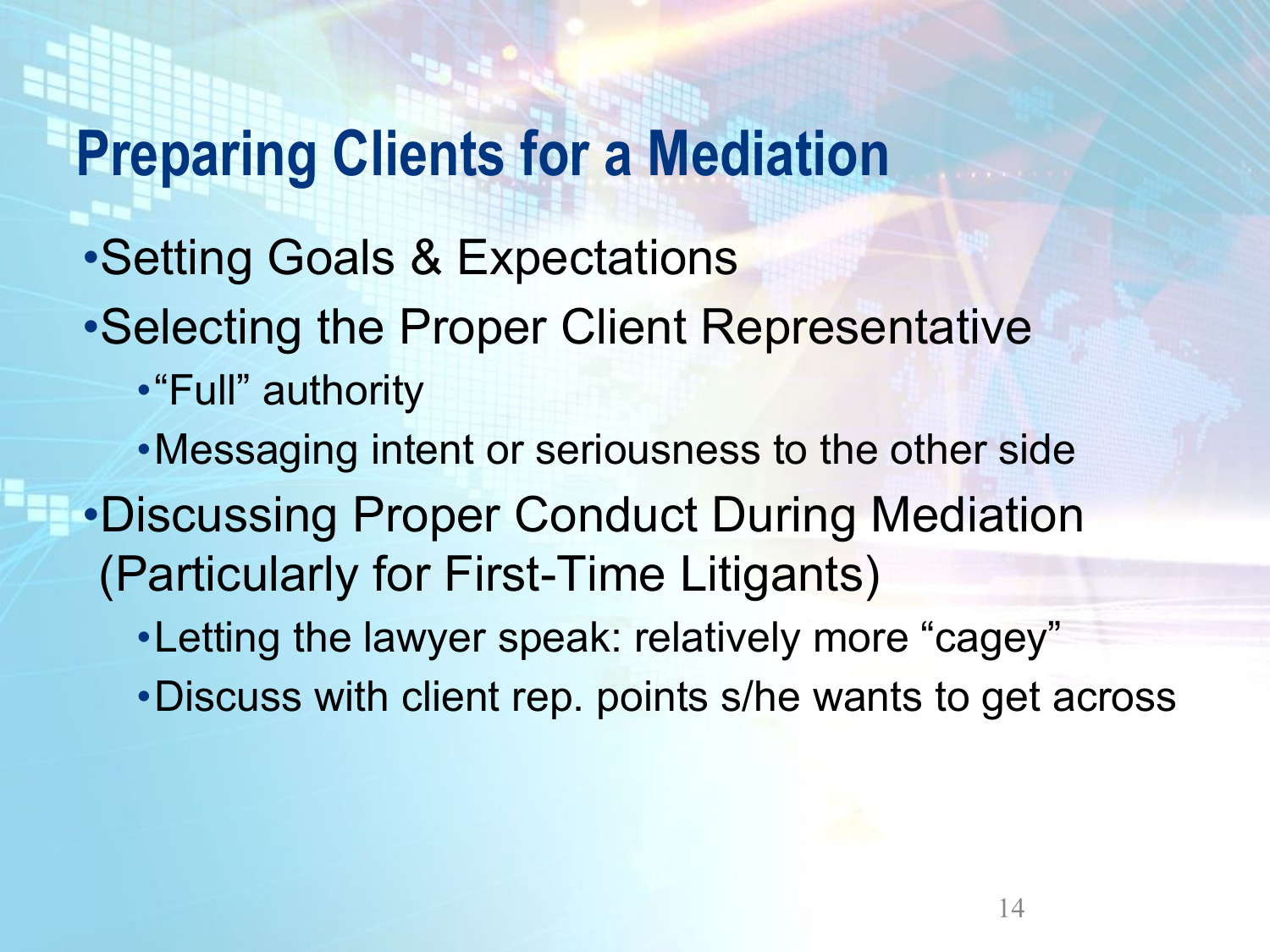# **II. DURING THE MEDIATION**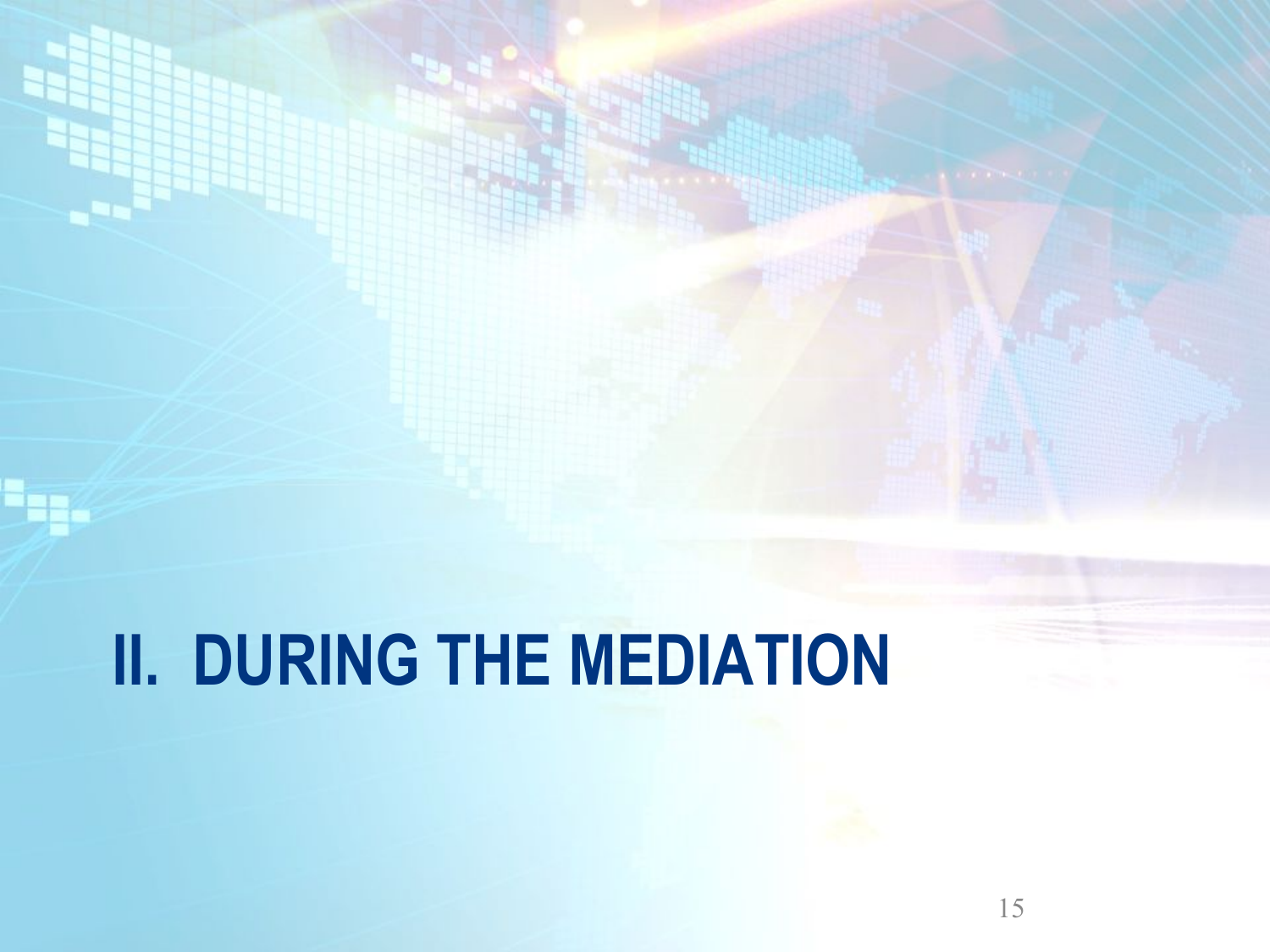#### **The Number & Order of Sessions**

- •The Number & Order of Sessions
	- •Opening Joint Session
		- Making Your Points vs. Creating Rancor
	- •Shuttle Diplomacy
		- Listening to the Mediator & Reassessing
		- Using the downtime effectively
		- Client Control
	- •Closing Joint Session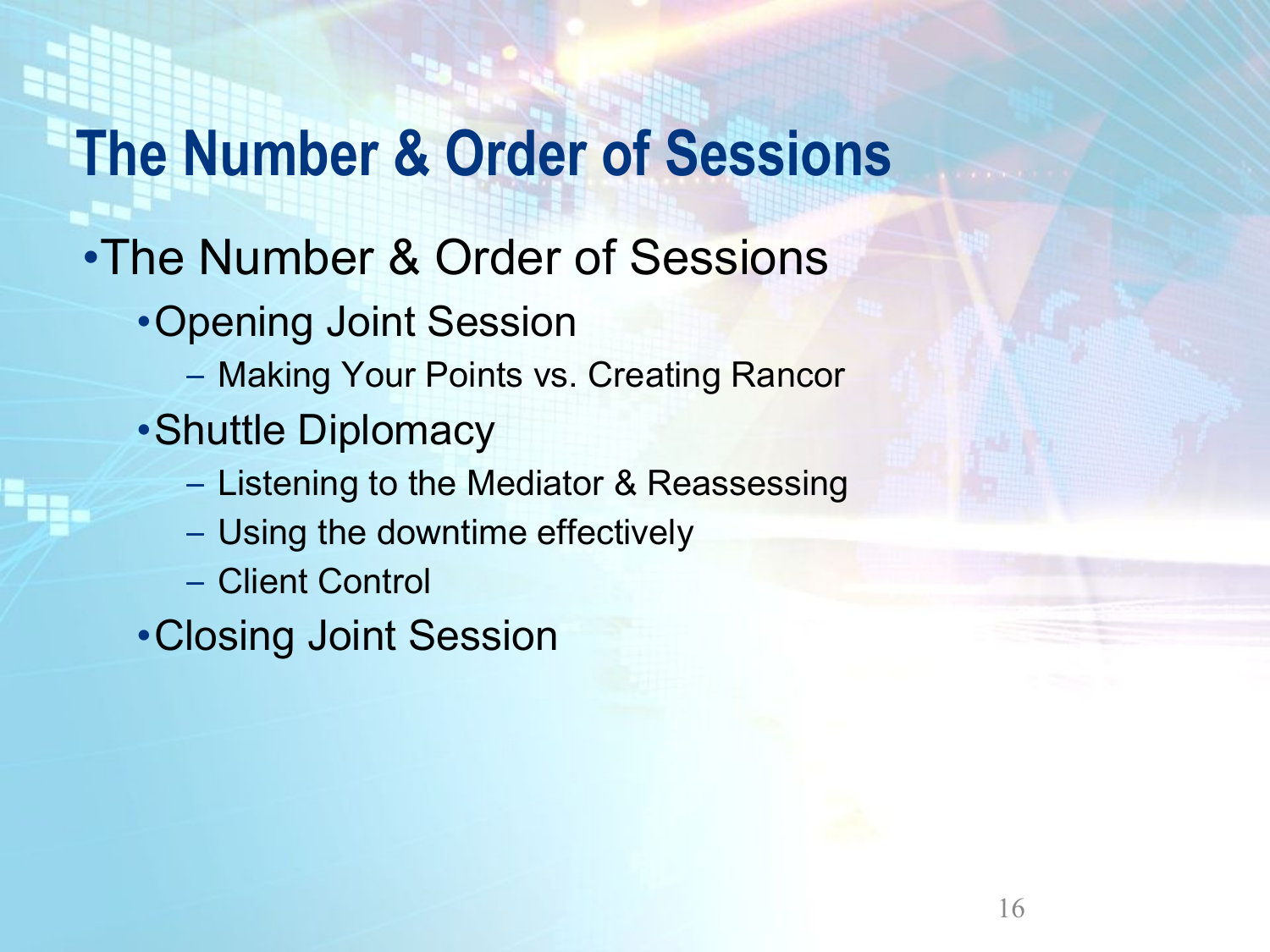#### **Preferred Structure for Sessions**

In your experience, how important is the structure & order of the sessions to the success of a mediation?

**?**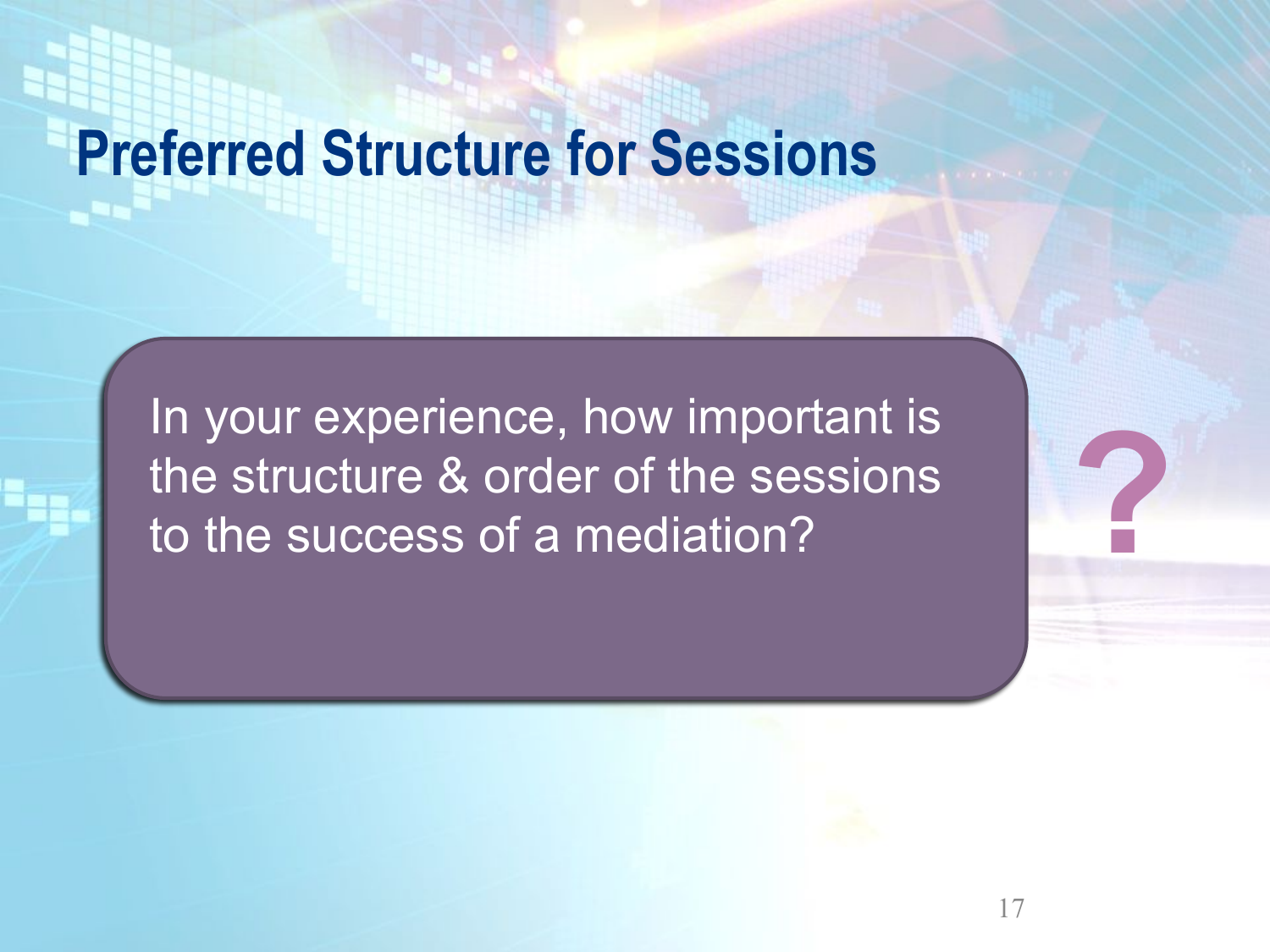#### **Revealing Additional Information During the Mediation Session**

- •To the Mediator
- •Disclosing to the other side vs.
- •Not disclosing to the other side
- •Allow the Mediator to Reveal or In a Joint Session?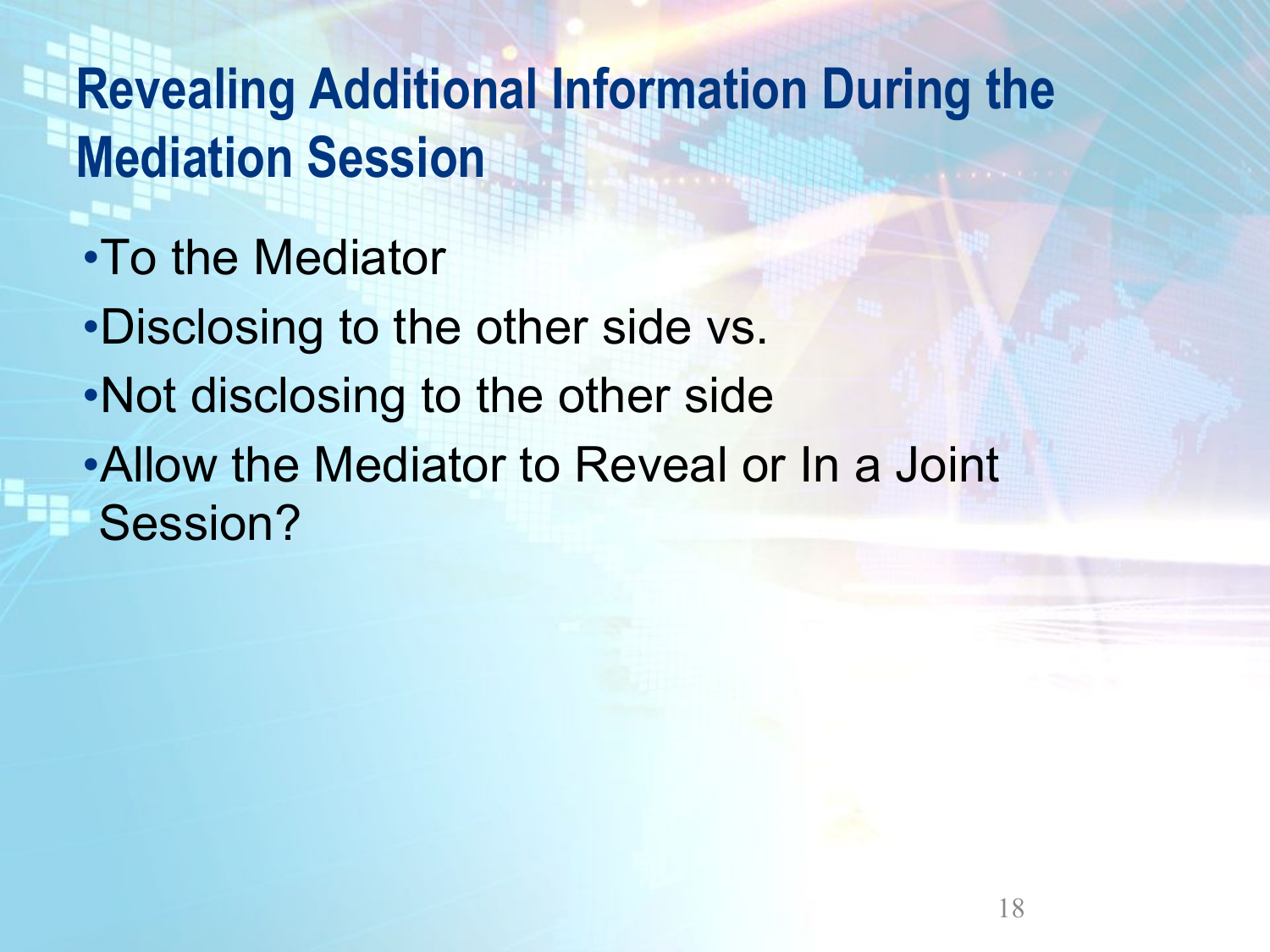#### **Seeking Solutions or a Zero Sum Game?**

- •Goals and Expectations Dictate Approach
	- •Haggling
	- •Seeking a Business Solution
	- Hammering Away at Merits of the Legal Case?
- •When to Introduce the "Creative Solution"
- •How Quickly & How Far to Move In Each Exchange?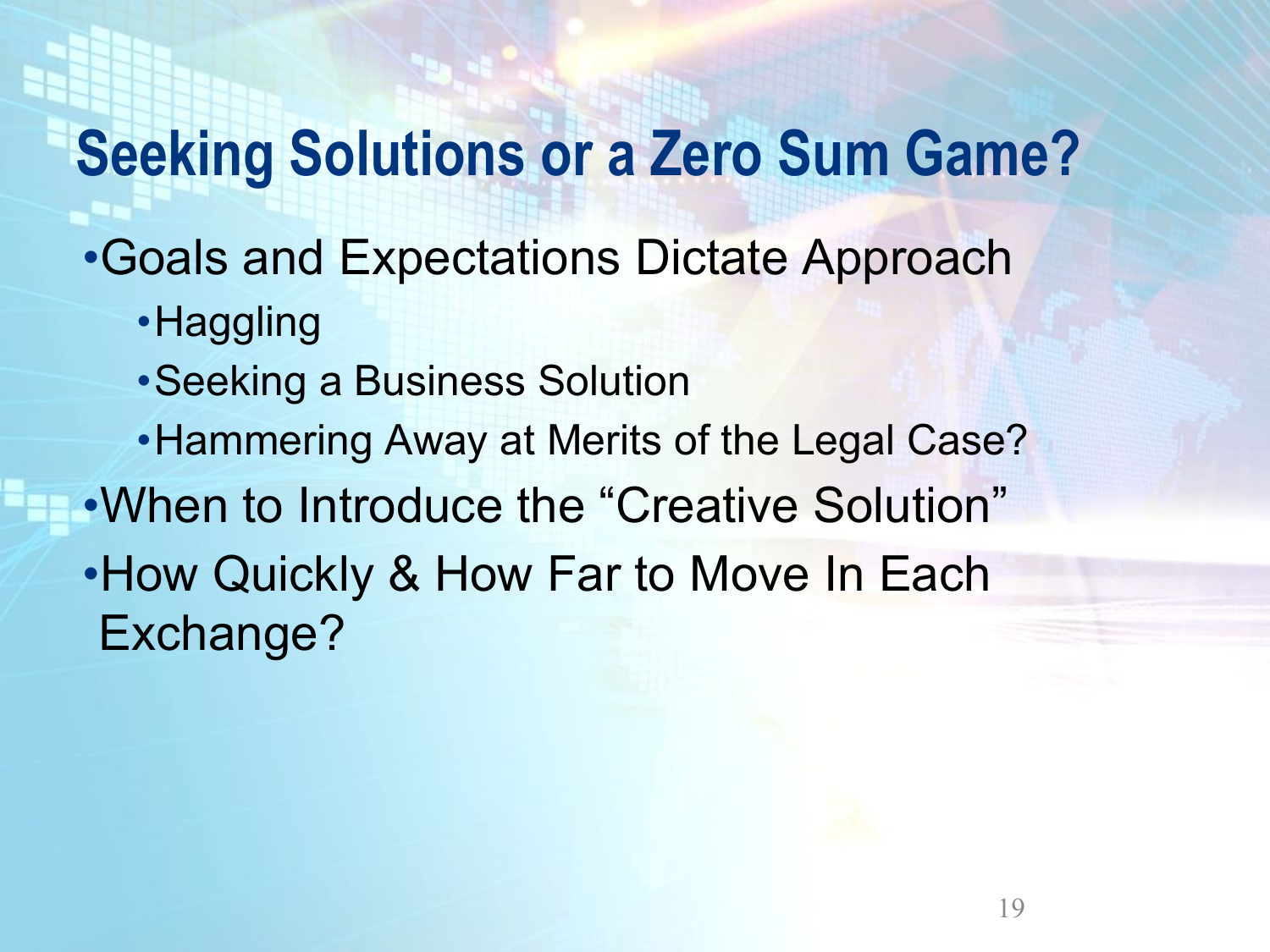#### **Different Approaches: Plaintiffs vs. Defendants**

#### •Plaintiffs

- •Demonstrate why Defendant should settle
	- Demonstrate risk of liability and damages
	- Offer Solution

#### •Defendants

- •Punch holes in Plaintiff's case to minimize risk and justify low settlement value
	- Rifle shots, not shotgun
- •Explore Plaintiff's real bottom line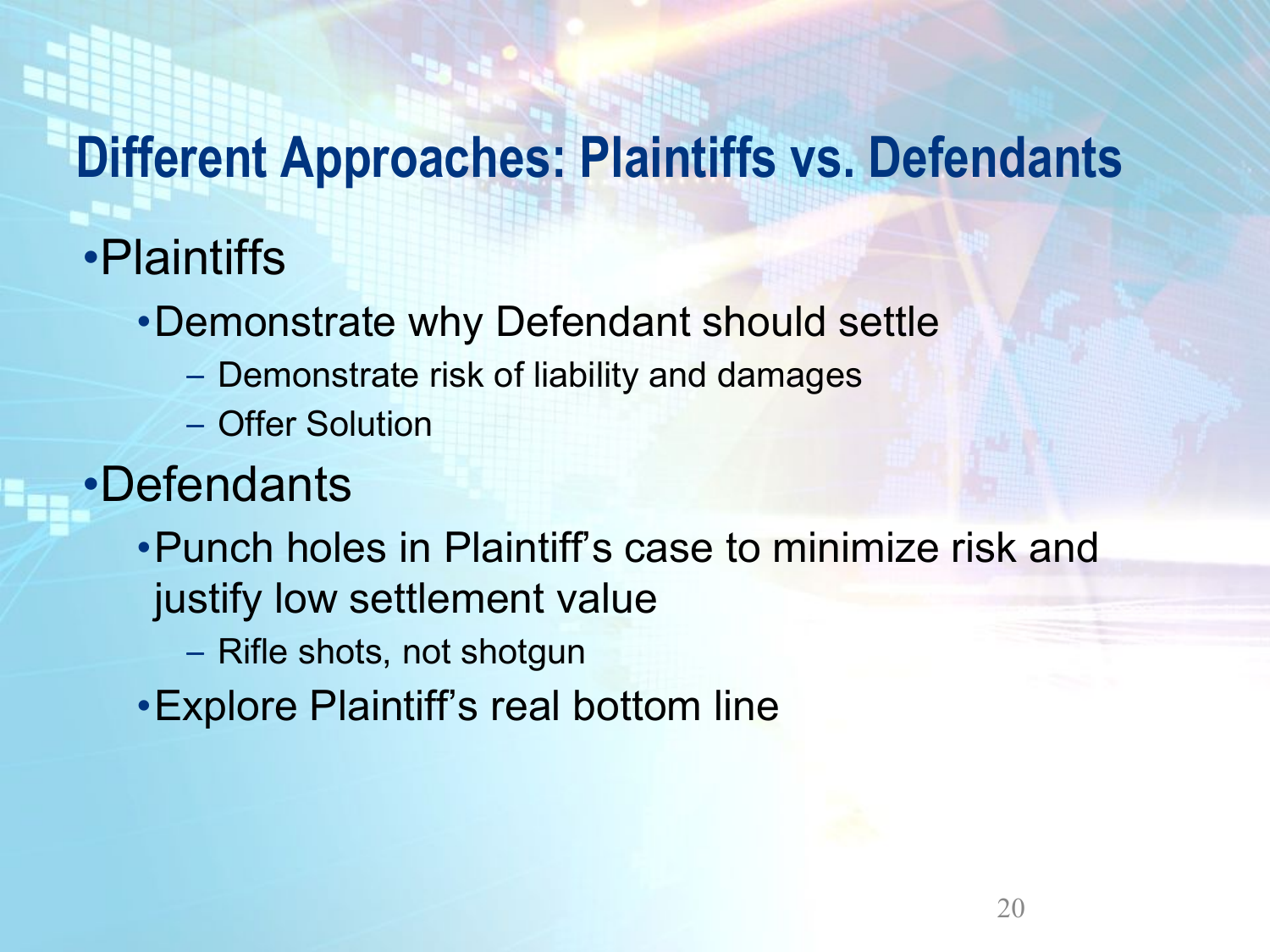#### **Interim Agreements**

- •Resolving Limited Issues to Focus on the Main Event:
	- •Evidentiary Disputes
	- •Weaker Patents, or Weaker Claims of a Patent
	- •Setting Frameworks for Resolution
		- Agreeing upon amount of liability to be decided by MSJ
		- Other examples?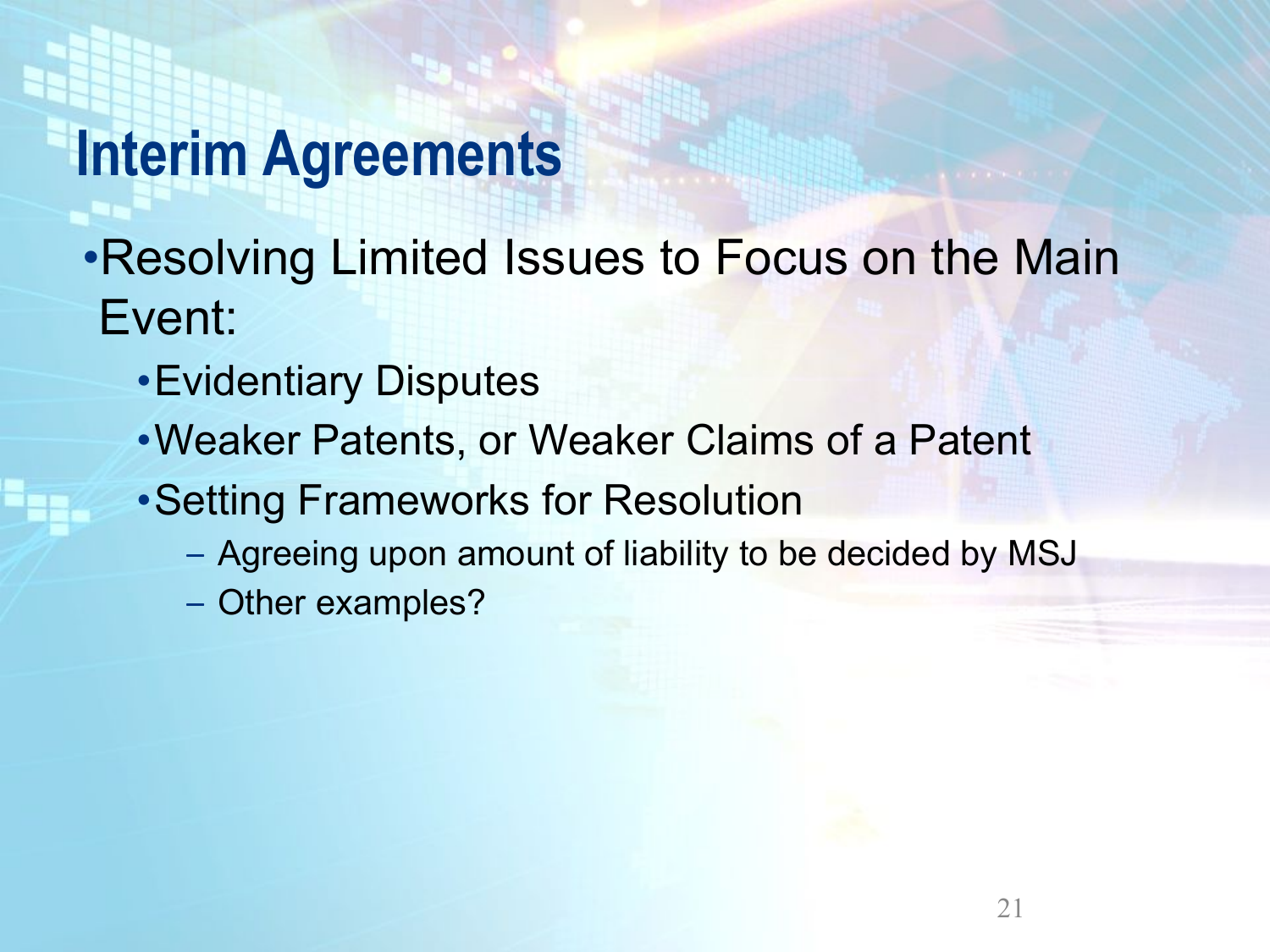#### **Document the Agreement**

- •Avoiding "We Never Agreed to That!"
- •At the Least, Leaving with a Signed Term Sheet, List of Deal Points, or MOU
	- •Typing/writing on the spot and providing to mediator for review
	- •Dictate in open court to stenographer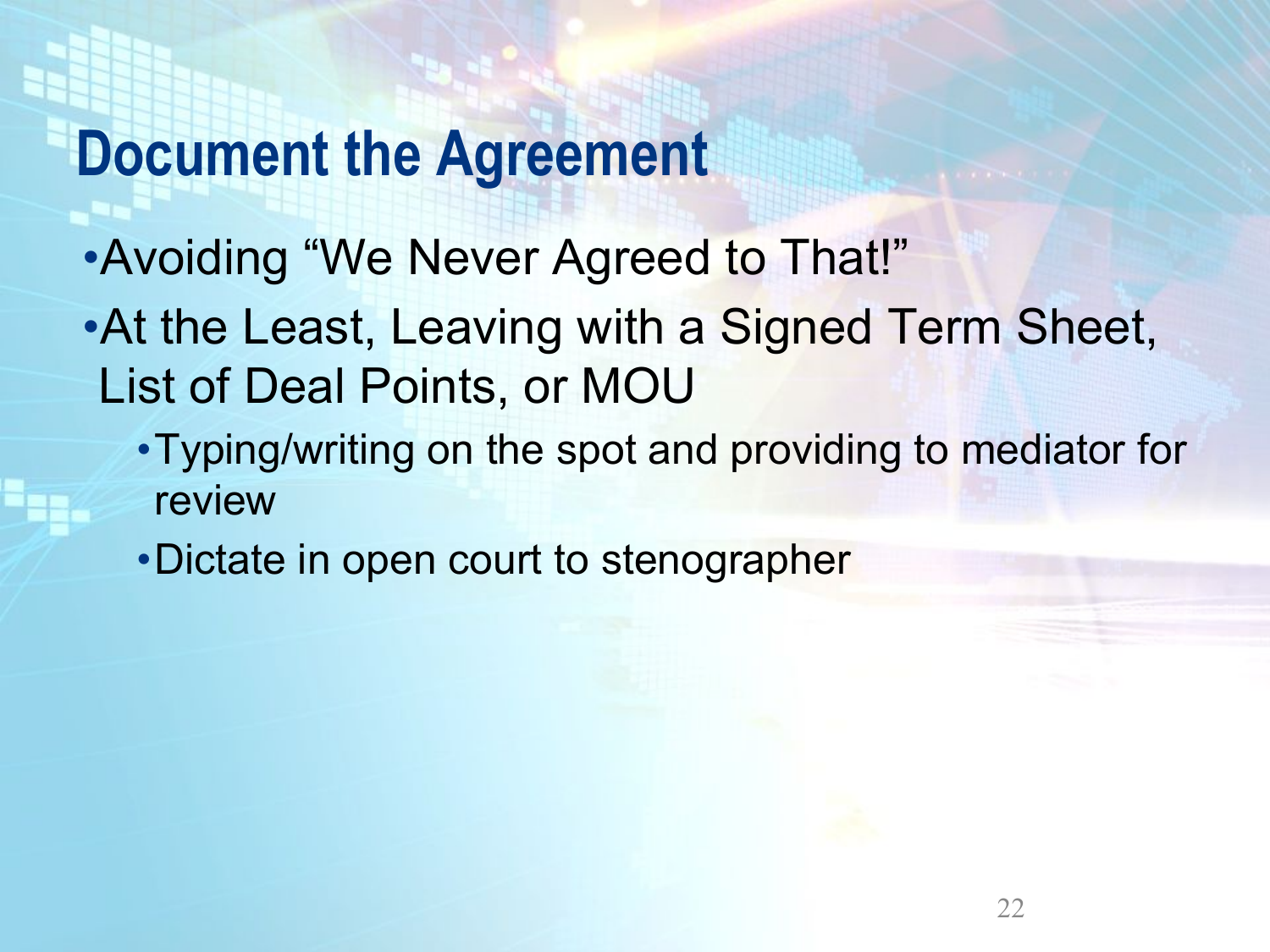#### **Impasse or Another Session?**

- •When it is time to declare an impasse?
- •Leaving the Door Open to a Second Mediation?
	- •After the resolution of a motion
	- •After further discovery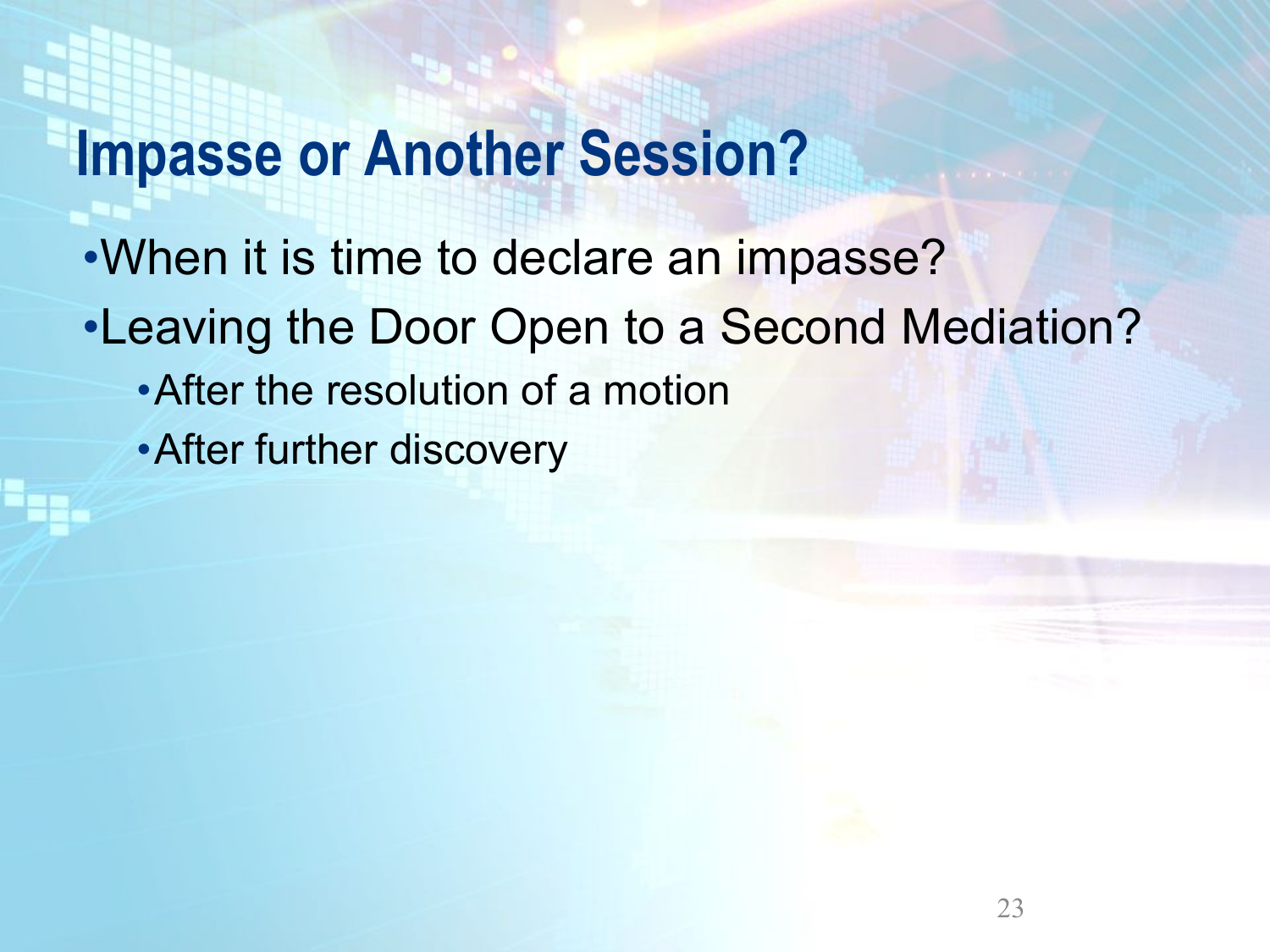## **Calling it Quits**

In your experience, what signals to you that a mediation has run its course and will be unsuccessful?

**?**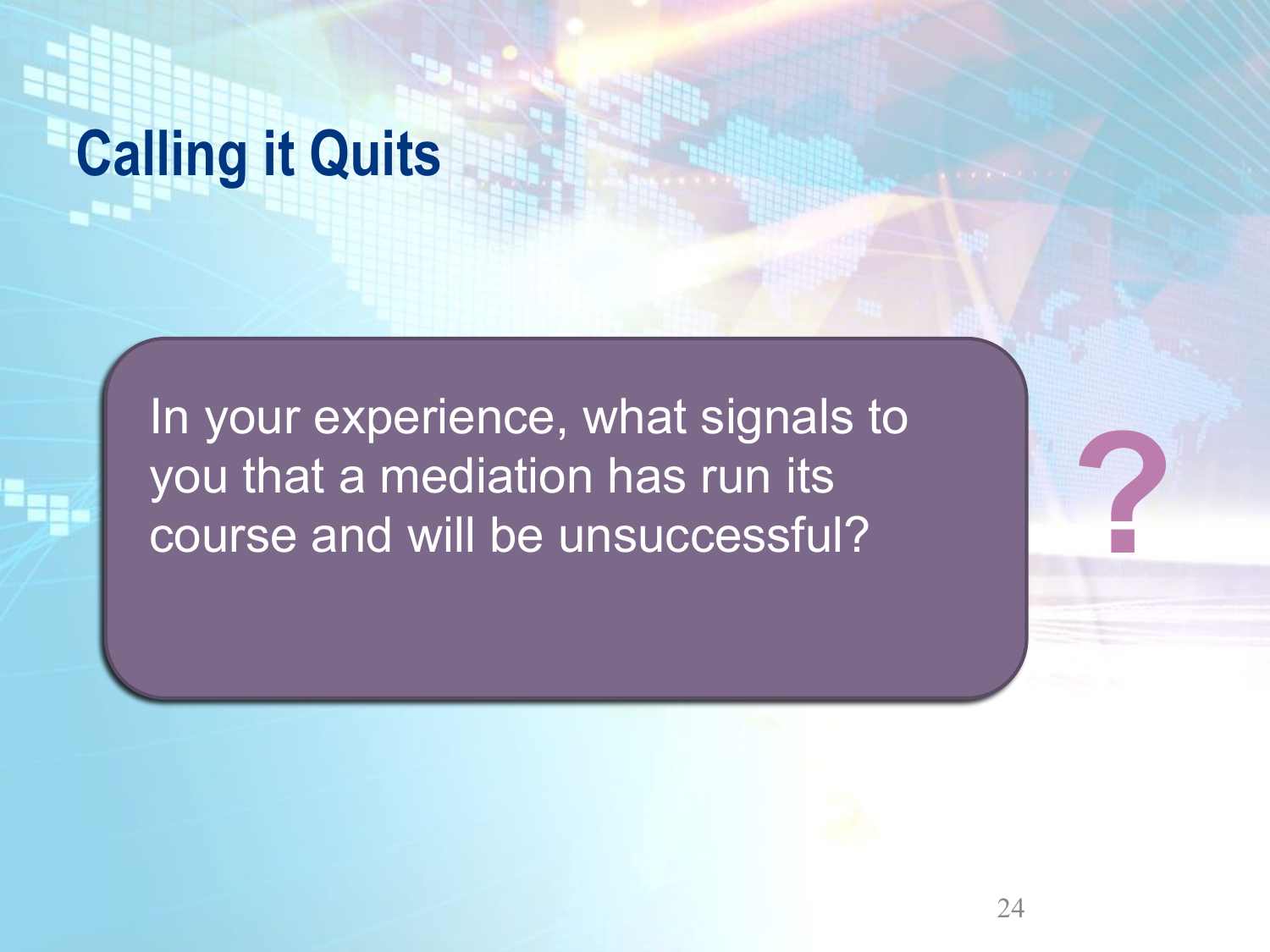# **III. BEST PRACTICES FROM AN EXPERIENCED IP MEDIATOR**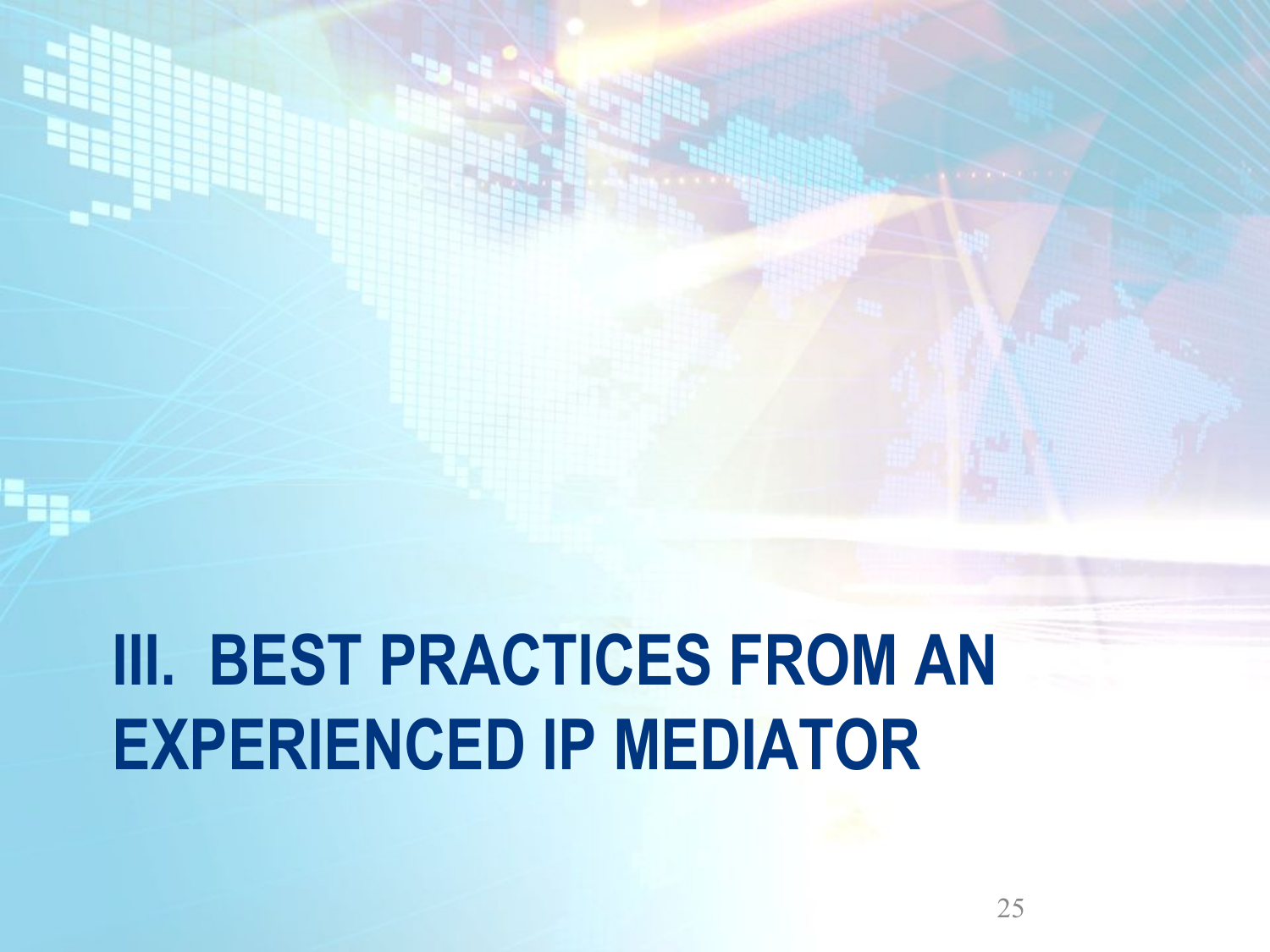### **Thoughts on Mediation Best Practices**

- •Selection of a mediator
	- Court panel or Private?
	- Technology background
	- Availability
	- Reputation
	- References
- •Contacting/interviewing mediators
- •Pre-mediation submissions
	- Confidential or exchanged with opposing party?
- •Preparing the client for the mediation session
	- Bringing client representatives with the ability to settle
- •Structure of the mediation
	- Opening statements
	- Client face to face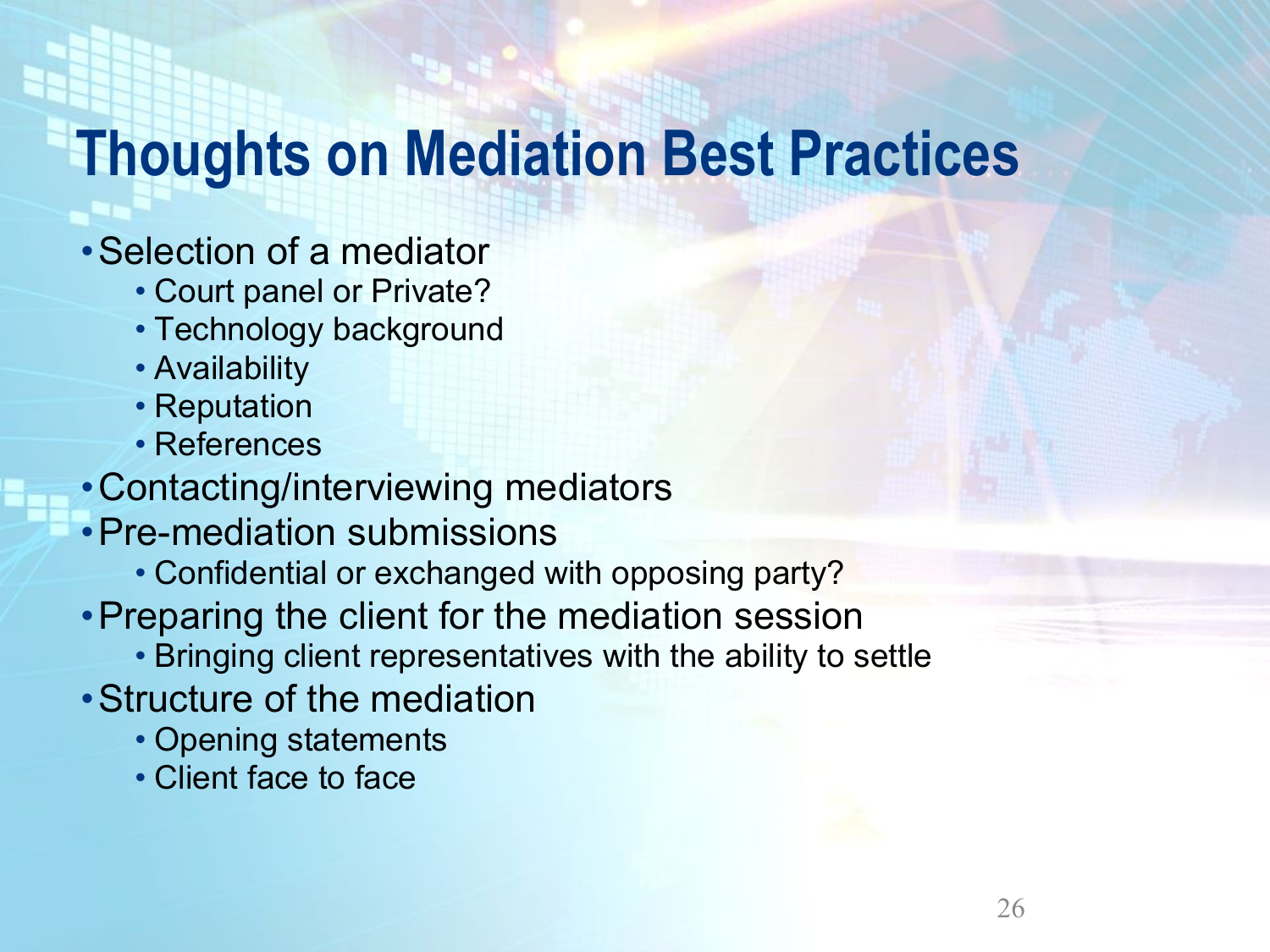#### **Thoughts on Mediation Best Practices**

- •During the mediation
	- •Disclosing bottom line
	- •Duty of candor/honesty
	- •Requesting a mediator's assessment and recommendation
	- •Drafting terms/MOU
	- •Ending a mediation with the door open for future sessions
- •Post-mediation issues
	- •Reporting to the Court
	- •Confidentiality
	- •Resuming the mediation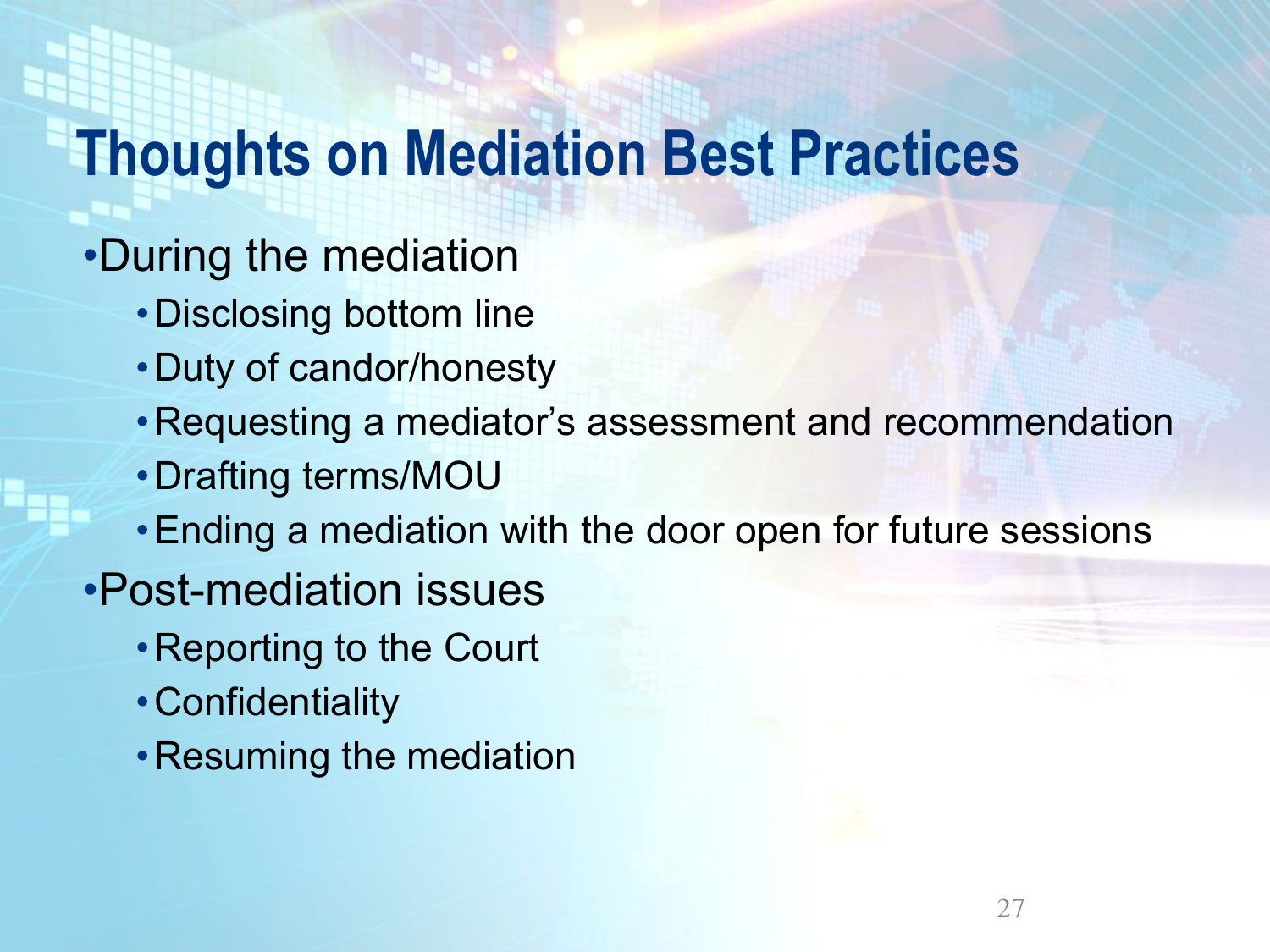#### **In Closing: Observations on Mediation**

- •Getting the most out of mediation
- •Common errors that lawyers make
- •Do all useful mediation discussions come after regular business hours?
	- •The value of pressing forward
- •Living to fight another day
	- •When should an unproductive mediation be terminated?

•Can a "cooling off" period help the parties to settle?

•Defining what makes for a successful mediation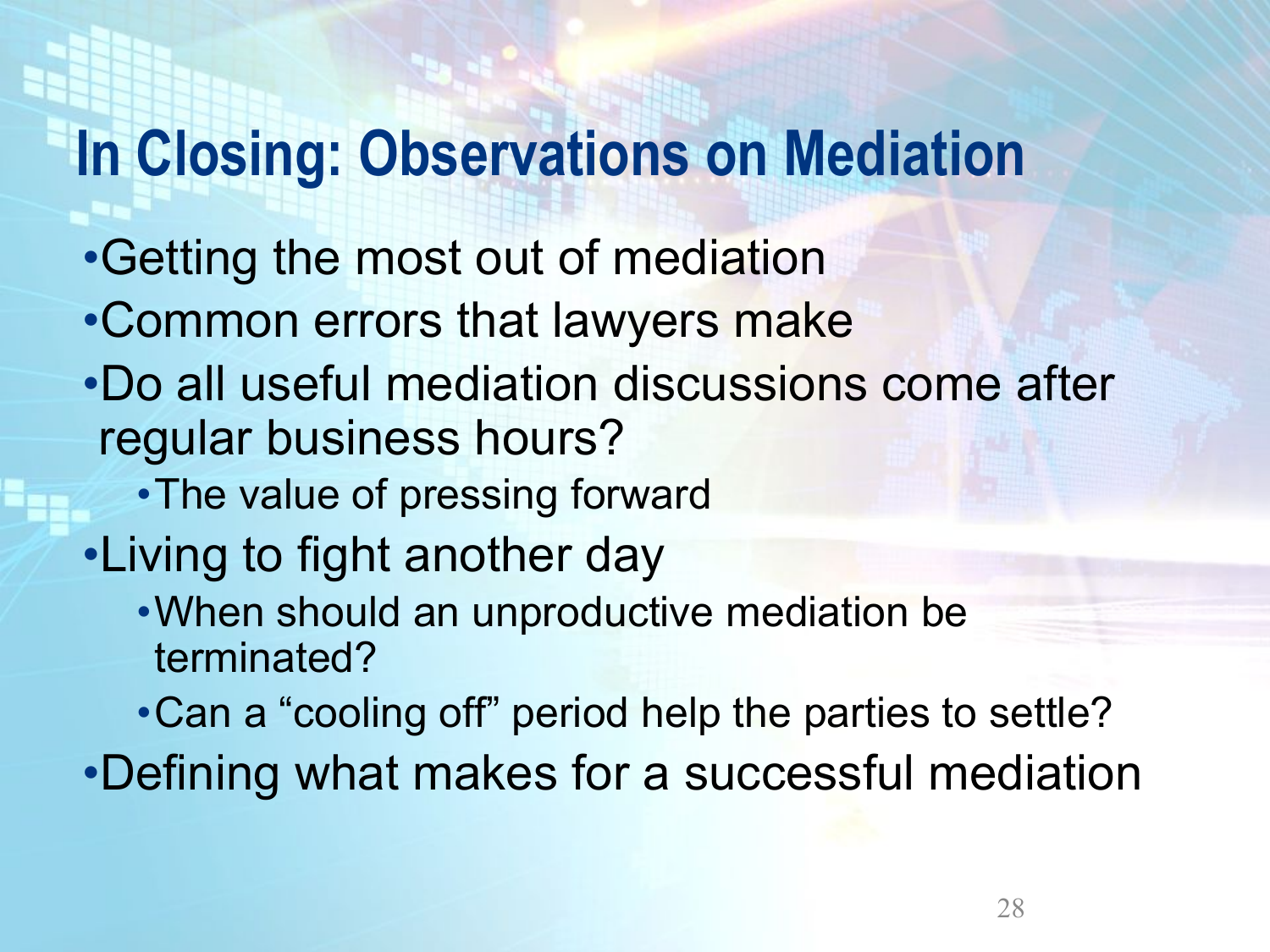**HON. JOHN LEO WAGNER (Ret.) JUDICATE WEST ALTERNATIVE DISPUTE RESOLUTION** 1851 E. First St., Suite 1600 Santa Ana, California 92705

Direct Phone: 949-248-3137 Cell: 949-310-5553 Email: jwagner@wagneradr.com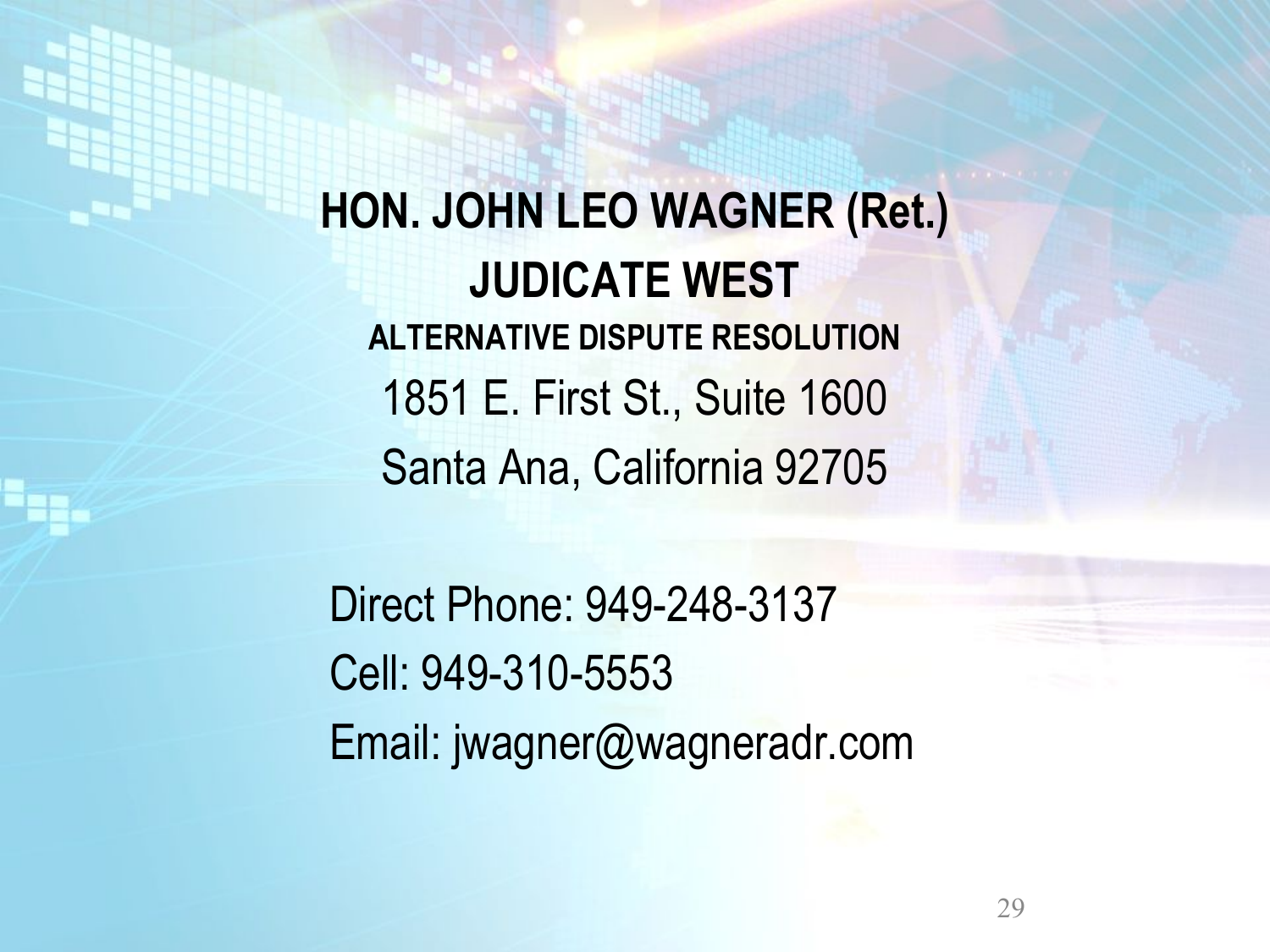# **IV. EXPANDING MEDIATION BEYOND ITS TRADITIONAL BOUNDARIES**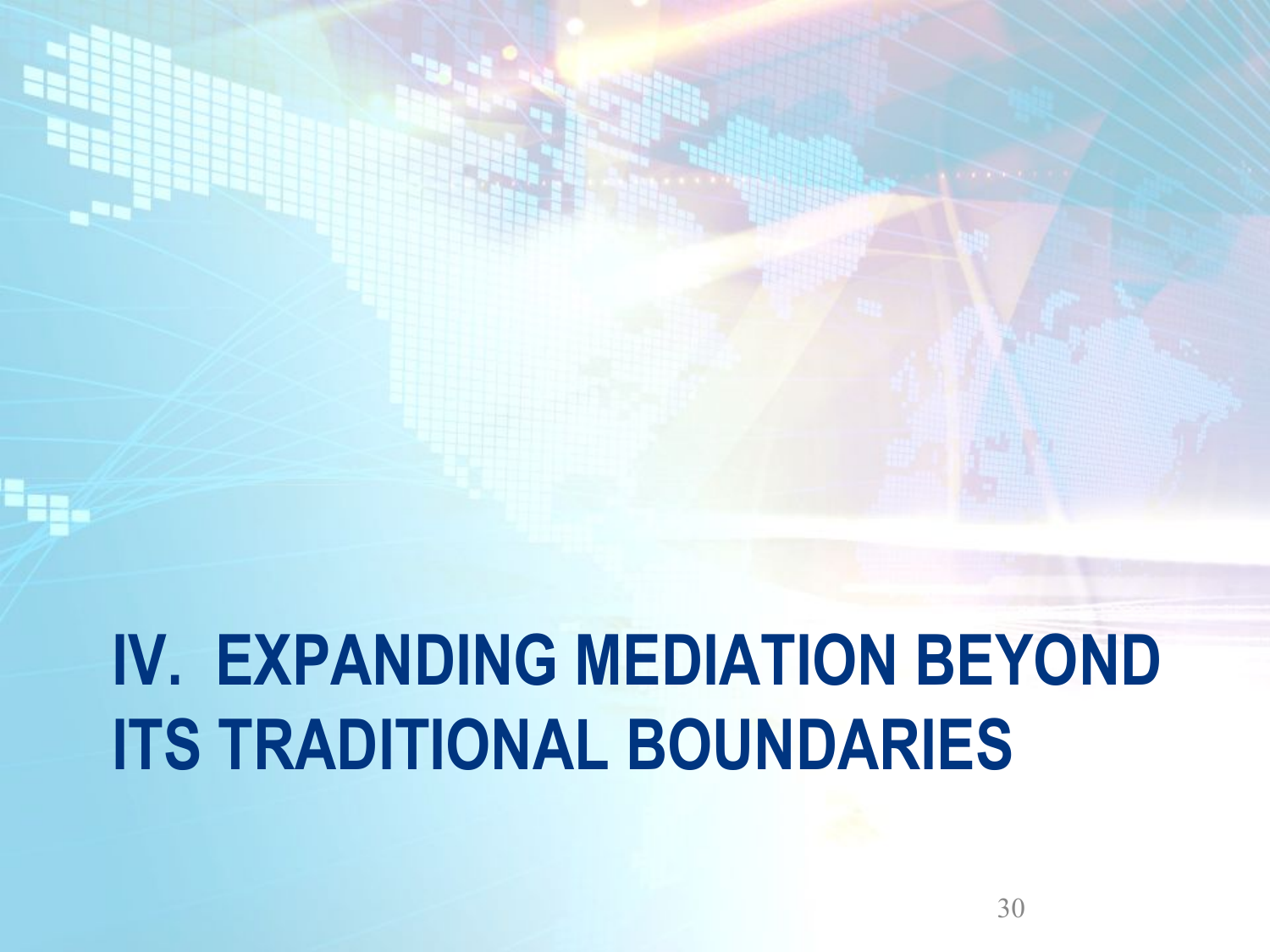#### **The "New Frontier" in Mediation may be the Use of Mediation to Manage Litigation to a Successful Conclusion**

- •"Mediation-plus": how to expand the use of mediation past its current, limited use
	- •Claim term number
	- •Agreements on Accused Products
	- •Early disclosure of damages theories and documents
- "Track B" in E.D. Tex. was promoted by Judge Leonard Davis as a means of resolving cases earlier
	- Judge Davis favors a broader use of mediators to help get cases settled
- •Some judges are considering assigning mediators as a hybrid combining "special master" and "mediator".